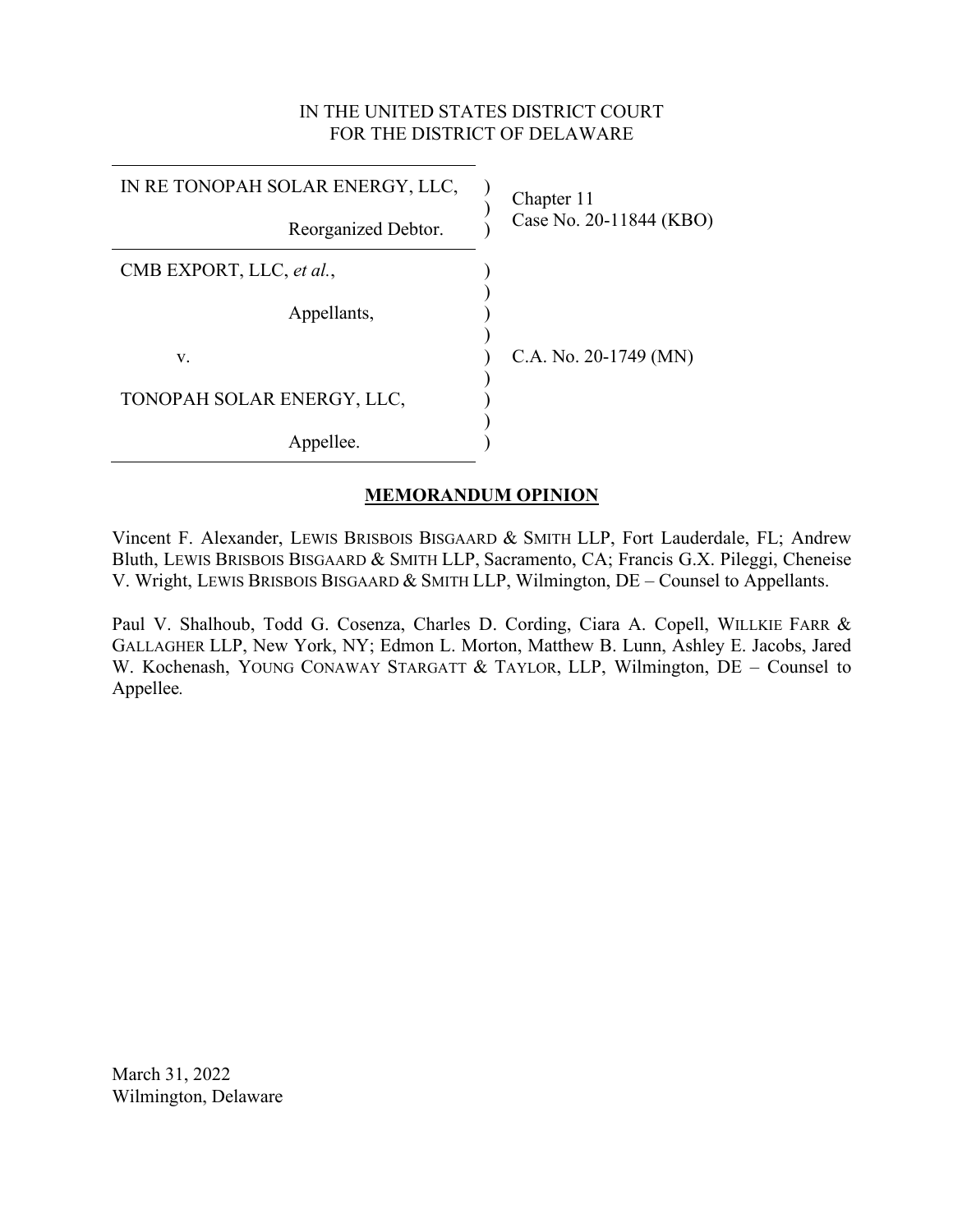

Pending before the Court is an appeal by CMB Export, LLC ("CMB Export"), CMB Infrastructure Investment Group IX, LP ("CMB Group IX," and together with CMB Export, "CMB"), and SolarReserve CSP Holdings, LLC ("SolarReserve," and collectively with CMB, "Appellants") from the Bankruptcy Court's December 9, 2020 *Findings of Fact, Conclusions of Law and Order Confirming Chapter 11 Plan for Tonopah Solar Energy, LLC* (B.D.I. 291; MTD0933-[1](#page-1-0)089)<sup>1</sup> ("Confirmation Order"). Appellants are holders of general unsecured litigation claims against the debtor Tonopah Solar Energy, LLC ("Tonopah" or "Debtor") which claims are unimpaired under the terms of the confirmed plan. Seeking to reverse the Confirmation Order, and presumably overturn the plan *in toto*, Appellants raise five issues on appeal. (*See* D.I. 19 at 2). Tonopah has moved to dismiss the appeal on the basis that the appeal is equitably moot (*see* D.I. 16 at 15-24) ("Motion to Dismiss"), or, in the alternative, if the appeal is not dismissed, Tonopah moves to strike two issues designated by Appellants on the basis that Appellants lack appellate standing to raise them (*see id*. at 24-27) ("Motion to Strike"). For the reasons set forth herein, the Court will grant the Motion to Strike, affirm the Confirmation Order, and deny the Motion to Dismiss as moot.

### **I. BACKGROUND**

#### **A. The Debtor**

Tonopah owns and operates a net 110-megawatt concentrated solar energy power plant ("Plant") located near Tonopah in Nye County, Nevada. (*See* MTD0202-0368 ("Disclosure Statement") at MTD0218). The Plant, also known as the Crescent Dunes Solar Energy Project

<span id="page-1-0"></span><sup>&</sup>lt;sup>1</sup> The docket of the chapter 11 cases, captioned *In re Tonopah Solar Energy, LLC*, Case No. 20-11884 (KBO) (Bankr. D. Del.), is cited herein as "B.D.I. ." The appendix (D.I. 18) filed in support of the Debtor's Motion to Dismiss (D.I. 16) is cited herein as "MTD\_\_." The appendix (D.I. 21) filed in support of Debtor's answering brief on the merits (D.I. 20) is cited herein as "A\_\_."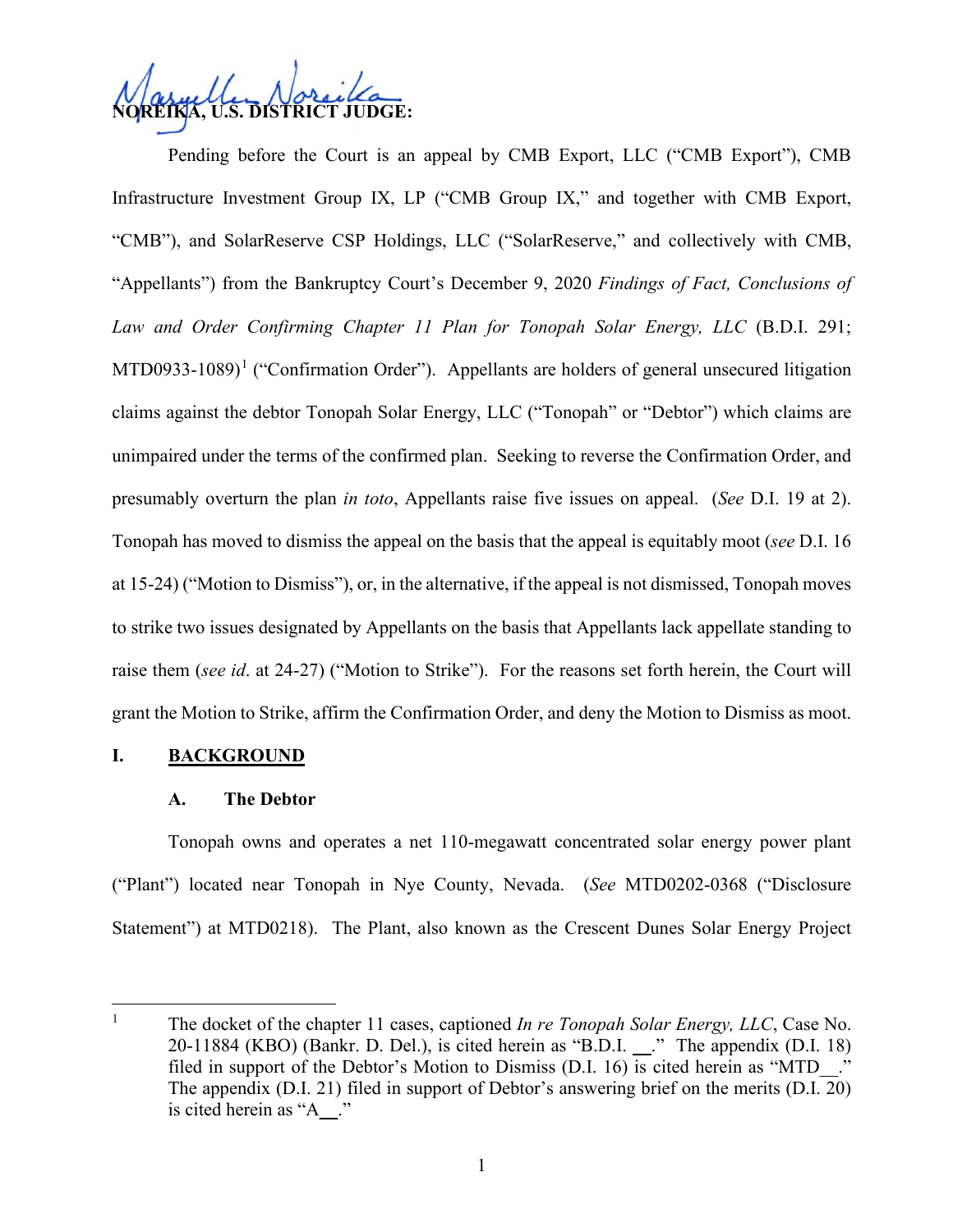("Project"), was to be the first utility-scale solar project of its kind in the U.S. to store energy as heat in the form of molten salt, effectively functioning as a giant battery with the capability to generate electricity at night. (*Id.*). The development of the Project depended on identifying a construction company that would assume the risks associated with the required engineering, procurement, and construction contract. (MTD0219). In December 2009, Tonopah executed a contract (as amended, "EPC Contract") with Cobra Thermosolar Plants, Inc. ("CPI") to provide engineering, procurement, and construction services in connection with the Project. (*Id.*). As the result of certain amendments to the EPC Contract, CPI was required to maintain standby letters of credit ("EPC Letters of Credit") that Tonopah could draw upon to the extent certain operating and other expenses were not paid by CPI in accordance with the terms of the EPC Contract. (D.I. 17 ("Pugh Appeal Decl.") ¶ 7(viii)).

The Project was funded through equity investments from an affiliate of SolarReserve, Cobra Energy Investments, LLC ("CEI"), which is an affiliate of ACS Servicios Comunicaciones y Energía S.L. ("ACS" and, together with CEI and CPI, "Cobra"), and Banco Santander, S.A. ("Banco Santander"). (MTD0219). In addition, Tonopah and the U.S. Department of Energy ("DOE") entered into a Loan Guarantee Agreement, dated September 23, 2011 ("LGA"), whereby the DOE guaranteed a project loan made to Tonopah by the Federal Financing Bank ("DOE Loan"). (*Id.*). In connection with its obligations under the LGA, SolarReserve obtained \$90 million in financing from CMB Group IX, which loan was memorialized in the "Group IX Loan Agreement." (MTD0071). Tonopah is not a party to the CMB Group IX Loan Agreement. (*Id*.).

The DOE Loan was secured by substantially all of Tonopah's assets, including the Project, Tonopah's rights under its major contracts (including the EPC Contract), and all cash maintained in the DOE-controlled accounts. (MTD0224). PNC Bank, National Association d/b/a Midland Loan Services served as collateral agent ("Prepetition Collateral Agent") in connection with the PPA (defined below) (MTD0220). As of the petition date, the approximate principal amount of the DOE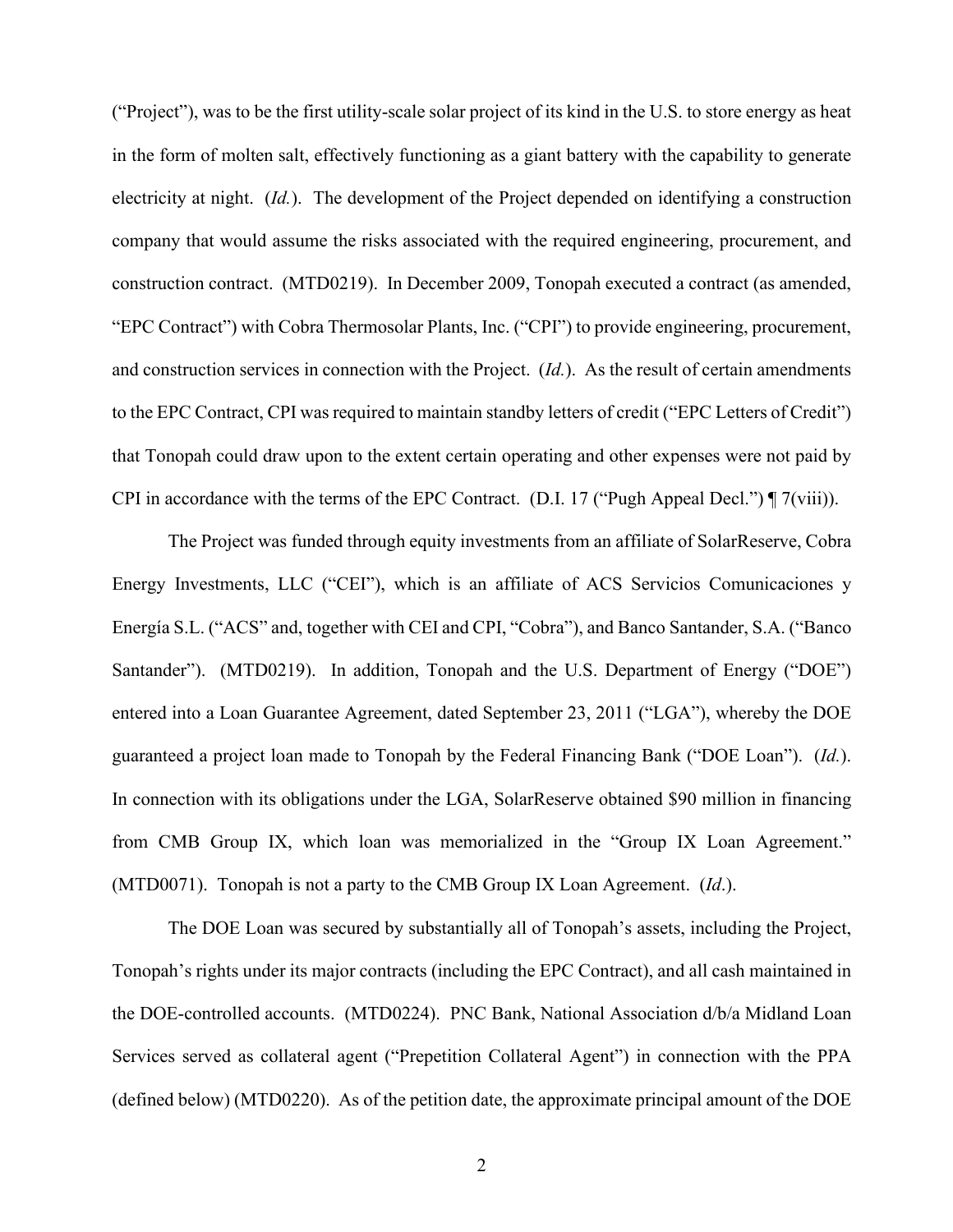Loan was \$425 million, and the accrued and unpaid interest under the DOE Loan was approximately \$7.4 million. (MTD0224).

As of the petition date, all of the equity interests in Tonopah were owned by nondebtor Tonopah Solar Energy Holdings II, LLC ("TSEH II"). (MTD0226). The equity interests in TSEH II were divided into two classes: Class A Units held solely by Capital One as a tax equity investor and Class B Units owned by non-debtor Tonopah Solar Energy Holdings I, LLC ("TSEH I"). (*Id.*). TSEH I was owned indirectly by Banco Santander (26.8%) and directly by non-debtor Tonopah Solar Investments, LLC (73.2%) ("TSI LLC"). (*Id.*). CEI and SolarReserve each held 50% of TSI LLC. (*Id.*). Therefore, both CEI and SolarReserve were thrice removed remote, indirect owners of Tonopah, but neither was the holder of an equity interest directly in Tonopah.

Neither of the Appellants are equity holders of Tonopah. SolarReserve's equity ownership is positioned several layers up Tonopah's organizational chain – SolarReserve is an equity holder of TSI LLC, which is an equity holder of TSEH I. (MTD0224). TSEH I, in turn, is an equity holder of TSEH II, Tonopah's parent company. (*Id.*). CMB is a lender to SolarReserve, not Tonopah, and has received an assignment of certain claims asserted by SolarReserve. (*See* MTD0049-54, 97).

#### **B. Events Leading to Chapter 11 Filing**

Tonopah commenced commercial operations and production at the Plant in November 2015. (MTD0220). The electricity generated by the Plant was sold exclusively to the Nevada Power Company, d/b/a NV Energy ("NVE") under a long-term power purchase agreement ("PPA"). (MTD0218). In late March 2019, the Plant's hot salt tank – an essential component in the operation of the Plant – experienced a leak, which required Tonopah to halt all power generating operations at the Plant in early April 2019. (MTD0222). Although CPI commenced repairs to the tank, the Plant was unable to produce any electricity beginning in April 2019, also ending Tonopah's ability to generate revenue through the sale of power. (*Id.*). In September 2019, DOE sent Tonopah a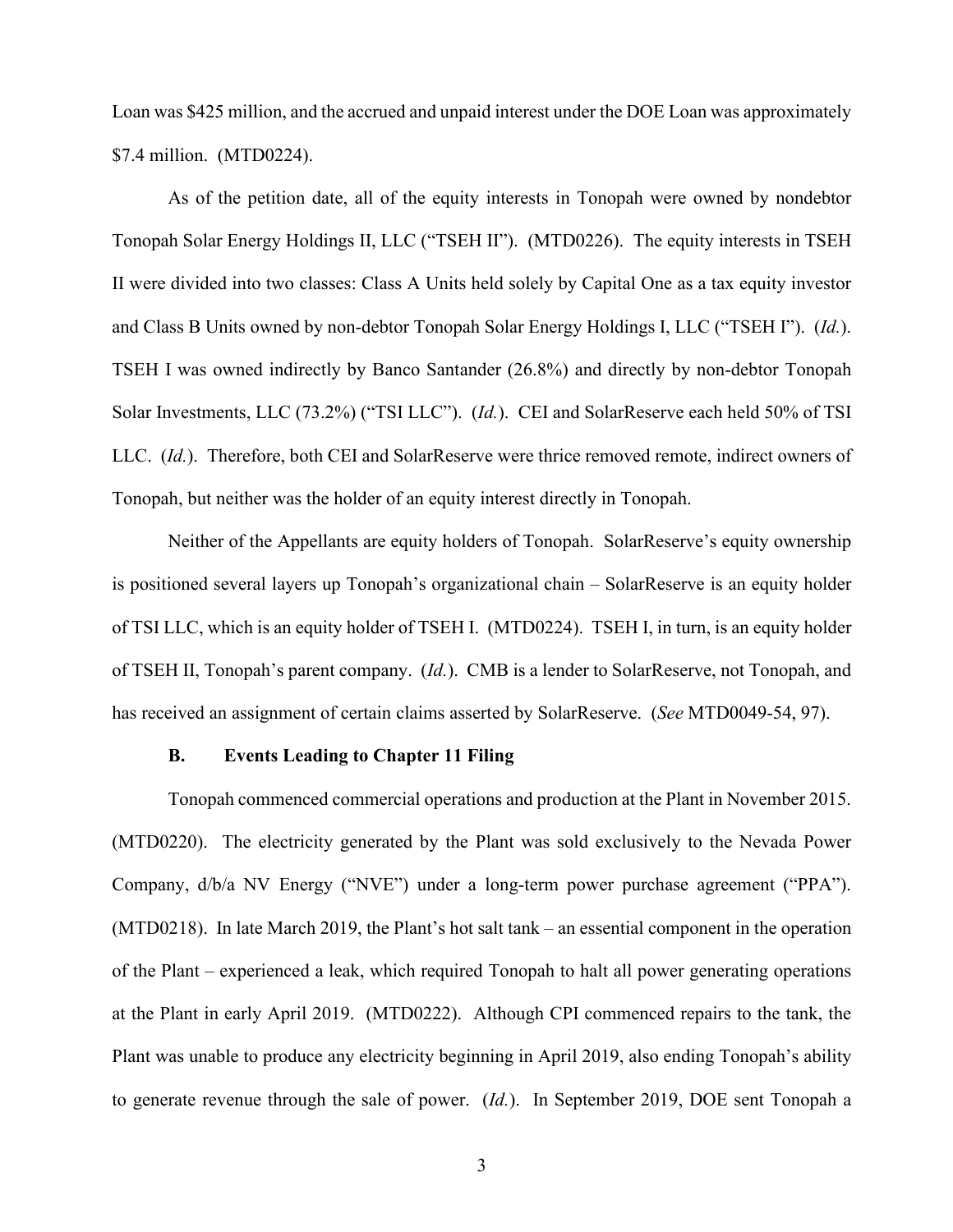Notice of Events of Default alleging that Tonopah was in default under several provisions of the LGA. (*Id.*). NVE terminated the PPA in October 2019. (MTD0226). In early 2020, facing liquidity issues, Tonopah, Cobra, and the DOE began discussions regarding the compromise and settlement of the DOE's claims for an agreed-upon reduced amount. (MTD0227). Ultimately, following months of extensive arm's length negotiations, Tonopah, Cobra, and DOE agreed in principle to the terms of a de-leveraging transaction through a pre-negotiated chapter 11 plan that also involved the settlement of an arbitration proceeding commenced under the Rules of Arbitration of the International Court of Arbitration of the International Chamber of Commerce in which CSI and Tonopah asserted substantial claims against each other relating to the EPC Contract ("ICC Arbitration"). (*Id.*).

On July 29, 2020, Tonopah and Cobra entered into a Restructuring Support Agreement ("RSA"), which provided that: (a) DOE would receive, in full and complete satisfaction of Tonopah's outstanding obligations under the Loan Documents (as defined in the LGA), a payment of \$200 million in cash upon the effective date of the Plan, plus a \$100 million contingent note to be guaranteed by Cobra, with Cobra funding Tonopah's obligations under the Plan through new debt financing and cash to be provided on the effective date of the Plan; (b) the security interests granted under the Security Documents (as defined in the LGA) would be released; (c) the parties would enter into mutual, consensual releases of all claims against each other on the terms set forth in the Plan; (d) Cobra or an affiliate thereof would own 100% of Tonopah upon completion of the restructuring; and (e) all other claims would remain unimpaired as set forth in the Plan. (*Id.*).

### **C. Chapter 11 Case**

On July 30, 2020 ("Petition Date"), Tonopah commenced a voluntary case under chapter 11 the Bankruptcy Code. The same day, Tonopah filed a proposed plan (MTD0145-201) (as amended "Plan"), which embodied the terms of the RSA, along with a related disclosure statement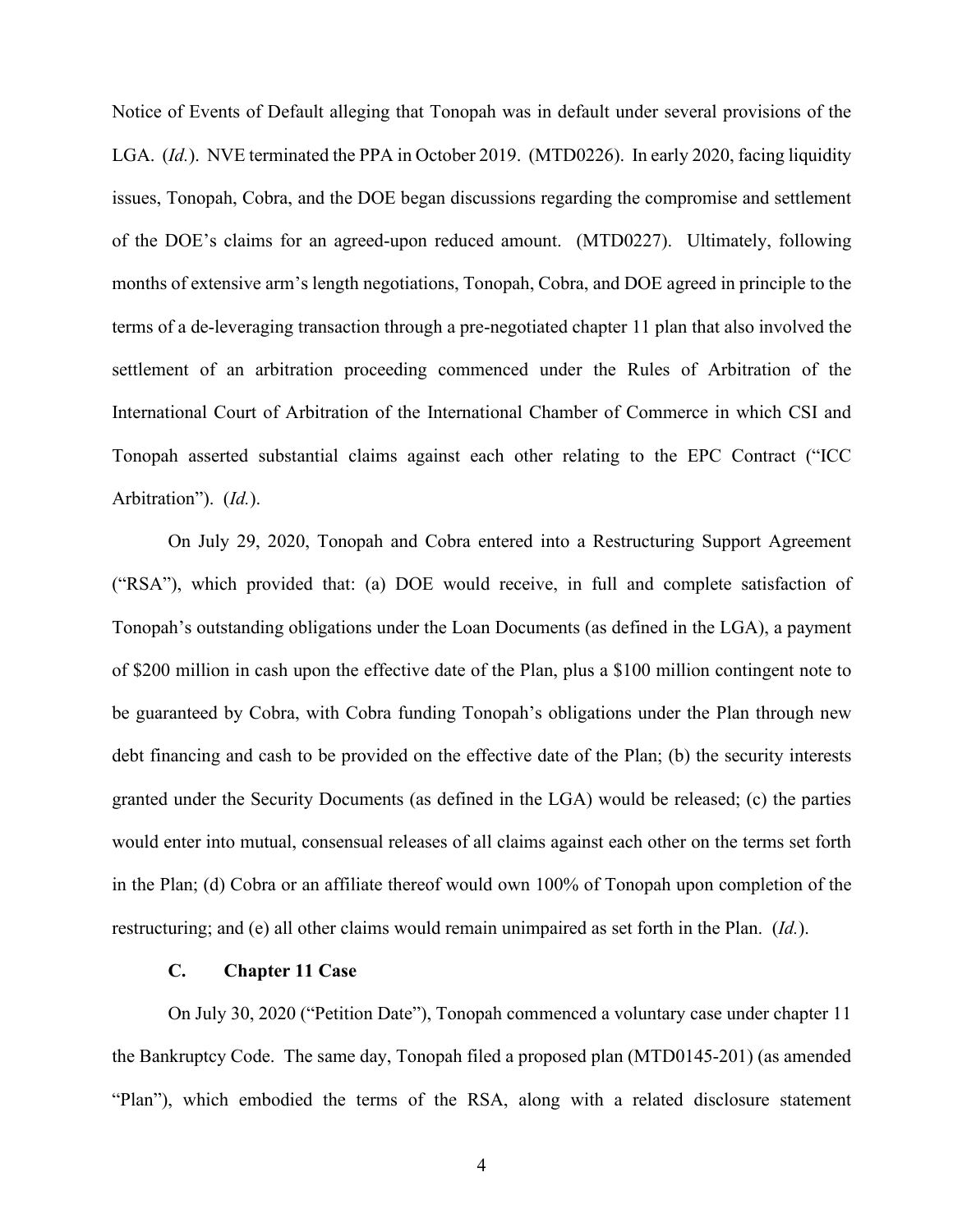(MTD0202-368). Despite their tenuous connection to Tonopah, Appellants filed objections to various requests for relief filed by Tonopah, including to Tonopah's consensual use of cash collateral and approval of its Disclosure Statement (both of which were overruled by the Bankruptcy Court), and also served multiple and voluminous discovery requests on Tonopah. (*See* B.D.I. 85 & 133). Appellants' standing to participate in the chapter 11 case was challenged by Tonopah and questioned by the Bankruptcy Court throughout the bankruptcy proceedings. (*See, e.g.*, MTD00013-36) ("8/24/20 Tr.") at 20:3-7 ("Solar Reserve's . . . standing . . . to be heard in connection with this matter seems to be questionable at best[.]"); MTD0369-0412 ("9/4/20 Tr.") at 39:3-5 ("[Appellants] don't have standing to object to the disclosure statement in their capacity as a remote investor and non-voting party[.].").

Despite the fact that no bar date was set for proofs of claim – as all creditors with the exception of DOE were unimpaired under the proposed plan – Appellants still filed proofs of claim in the chapter 11 case. According to Tonopah, Appellants filed these proofs of claims to "manufacture standing." (D.I. 16 at 23). CMB's proofs of claim asserted a general unsecured claim against Tonopah in the amount of \$90 million based upon a complaint (as amended, "Nevada Complaint") filed months before Tonopah's chapter 11 filing on May 19, 2020 in Nevada state court against Cobra, certain Cobra affiliates, and Tonopah, among others ("Nevada Action"). (*See*  MTD0224-25). The amended Nevada Complaint filed on September 1, 2020 (MTD0058-94) focuses on claims against Cobra and alleges that the Project was "plagued by repeated failures by [CPI]" and that "[t]he Project's failure is due almost entirely to [Cobra]." (MTD0059-60). For its part, SolarReserve's proof of claim asserted a general unsecured claim against Tonopah asserting unliquidated monetary damages based upon a nonmonetary action filed by SolarReserve against Tonopah in the Delaware Court of Chancery on February 5, 2020, seeking to enforce its alleged contractual right to inspect Tonopah's books and records. (MTD0422-29). Prior to Tonopah's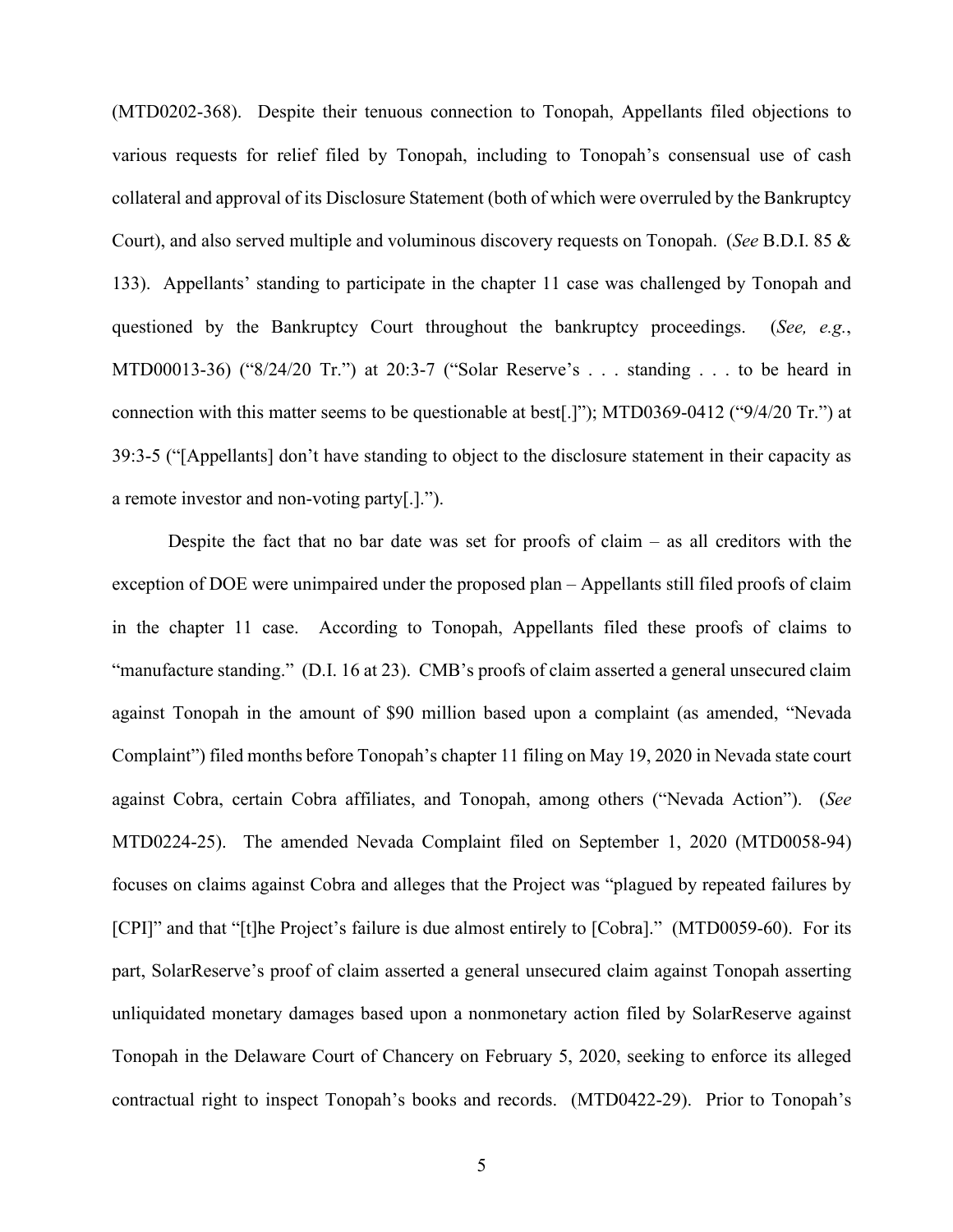bankruptcy filing, however, after a one-day bench trial, the Court of Chancery resolved the action in Tonopah's favor, holding that SolarReserve could not enforce its purported inspection rights because (a) it had assigned all claims it had against Tonopah to CMB, and (b) Tonopah's operating agreement expressly denied information rights to "unaffiliated successors" such as CMB. *SolarReserve CSP Holdings, LLC v. Tonopah Solar Energy, LLC*, 2020 WL 4251968, at \*5-6 (Del. Ch. July [2](#page-6-0)4, 2020). The decision was on appeal at time of the confirmation hearing.<sup>2</sup>

On October 1, 2020, Tonopah filed its objection to Appellants' proofs of claim (MTD0430- 519) ("Claim Objection") seeking entry of an order (a) determining that CMB and SolarReserve lacked standing in the chapter 11 case and (b) disallowing the proofs of claim for lack of standing and failure to state a claim against Tonopah. The Bankruptcy Court held a hearing on the Claim Objection (MTD0520-0542) ("10/27/20 Tr."), at which time Appellants argued that they possessed standing "to participate in all aspects" of the chapter 11 case. (*Id*. at 6:1). The Bankruptcy Court noted that neither CMB nor SolarReserve held a direct interest in Tonopah and that, as a result, "they are too far removed to participate in this case as parties in interest based on that ownership thrice removed or even more removed." (*Id*. at 8:24-9:4). Bankruptcy judge, the Honorable Karen B. Owens, noted that Appellants lacked Article III standing to object to portions of the Plan that did not affect their direct interest, such as the release provisions, valuation, and satisfaction of the absolute priority rule, because they were "unimpaired under the plan[.]" (*Id*. at 8:24-10:5). The Bankruptcy Court went on to emphasize that Appellants' standing was extremely limited and that, as a result, any Plan objections must be limited:

<span id="page-6-0"></span><sup>2</sup> The Delaware Supreme Court later dismissed the appeal as moot. *SolarReserve CSP Holdings, LLC v. Tonopah Solar Energy, LLC*, 258 A.3d 806 (Del. Aug. 9, 2021). As the chapter 11 proceeding resulted in Tonopah's reorganization, along with a new LLC Agreement that eliminated the inspection provision at issue, the parties agreed that the relief in the underlying books and records action could not be granted. *Id*. at \*1.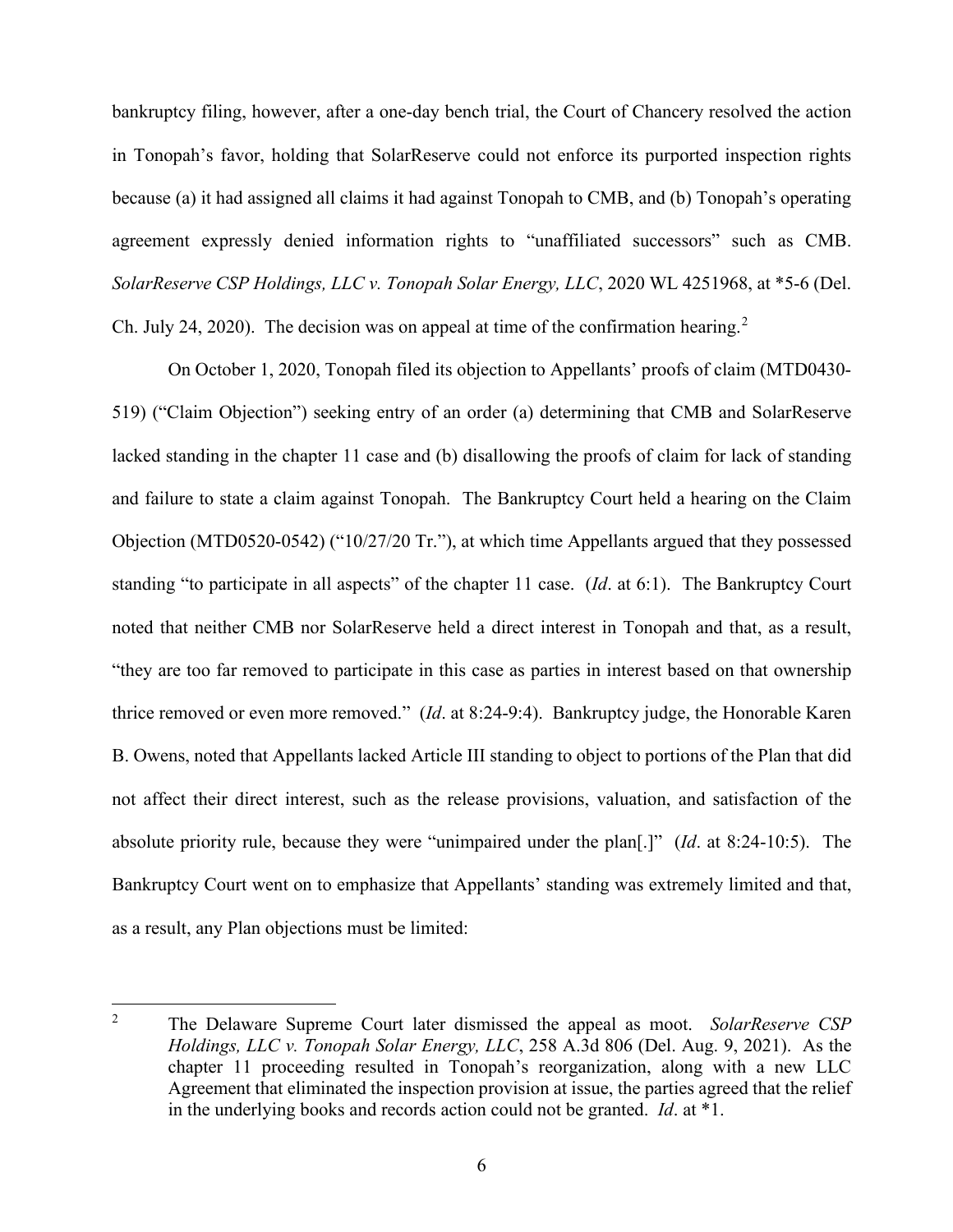So based on their unimpaired status no matter what their general unsecured claims are, there is no injury under this plan to Appellants as claimholders that I can address based on the absolute priority rule or valuation argument. . . . I can't envision many other meaningful objections that Appellants can raise to the plan. But if those objections are raised, I think that they're going to be extremely limited.

(*Id*. at 10:1-22; *see also id.* 20:19-21, 22:20-23 (permitting "limited discovery" concerning feasibility but not valuation)).

### **D. Plan Confirmation**

On November 6, 2020, Appellants filed an objection to plan confirmation (MTD0543-564) ("Confirmation Objection") which argued that: (i) the Plan did not meet the feasibility requirement of  $\S$  1129(a)(11) of the Bankruptcy Code; (ii) notwithstanding the express terms of the Plan, unsecured creditors were impaired under the Plan and therefore entitled to vote; (iii) the Plan was not proposed in good faith as required by § 1129(a)(3) of the Bankruptcy Code; (iv) the Plan did not satisfy  $\S$  1129(a)(7)'s best interests test as creditors would fare better under a liquidation of Tonopah; (v) the Plan releases and exculpation were overbroad; and (vi) Tonopah failed to identify contracts it sought to assume. Given the court's prior ruling, a dispute arose regarding the scope of expert witness testimony. (MTD0565-0612 ("11/16/20 Tr.") at 3:8-17). Based on their status as unimpaired, unsecured creditors, Tonopah argued that Appellants lacked standing to challenge the reasonableness of the settlement embodied in the Plan, as well as whether the Plan satisfied the best interests of creditors test, was proposed in good faith, and included releases that were overbroad, as those aspects of the Plan did not impact Appellants' treatment and ultimate recovery and/or were not applicable to the Plan based upon the class structure thereof. (*Id.* at 9:20-12:11). Tonopah therefore requested that the Bankruptcy Court limit the scope of Appellants' expert testimony to plan feasibility. (*Id.* at 12:12-21). The Bankruptcy Court agreed with Tonopah, ruling that Appellants' expert testimony must be limited to feasibility and that Appellants needed to "be careful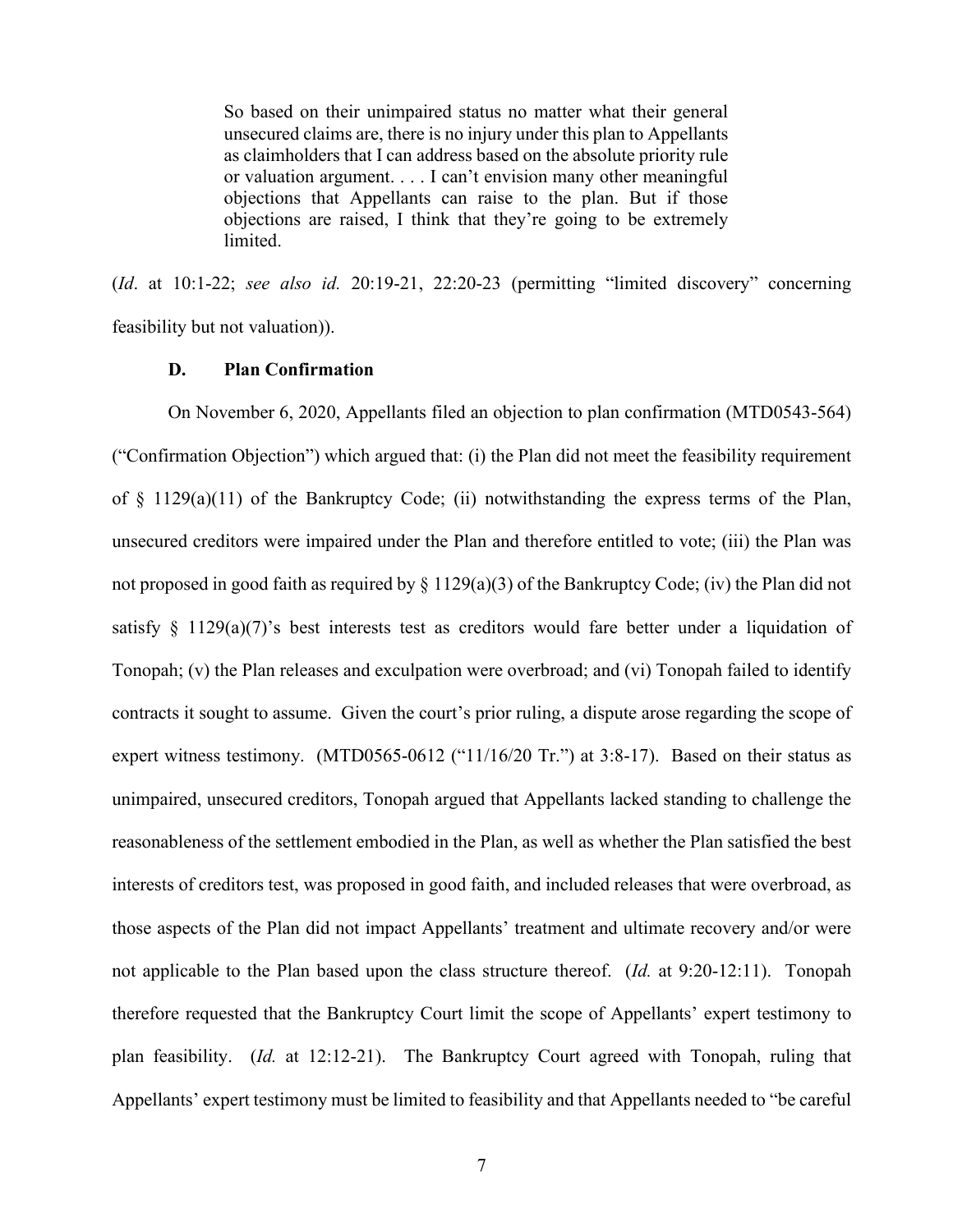that [such testimony] did not stray into other topics . . . such as challenges to the releases" given that Appellants were not impaired under the Plan:

> "[T]he idea that you're impaired, I'm just going to tell you right now, you're not impaired under the plan. The plan says that your claim is just flowing through. So, to me, your objection is whether the plan is going to be able to satisfy your claim if it is ultimately allowed . . . So, that's a feasibility objection; that's not an impairment objection.

(*Id.* at 18:5-11; *see also* 37:4-25; 38:1-7).

On November 20, 2020 (MTD0613-0832) ("11/20/20 Tr.") and December 3, 2020 (MTD0833-0932) ("12/3/20 Tr."), the Bankruptcy Court held a two-day hearing ("Confirmation Hearing"). Tonopah and Appellants presented testimony regarding plan feasibility. In addition, as the result of mediation sessions conducted by the Honorable Brendan L. Shannon at Judge Owens' suggestion, Tonopah and Cobra presented enhancements to the Plan made for the benefit of Appellants: Cobra agreed to (i) provide a \$6 million irrevocable letter of credit ("CMB/SR Letter of Credit") in favor of Appellants as a reserve to be drawn on in the event that Appellants obtain a final, non-appealable judgment against Tonopah and Tonopah fails to pay that judgment, and (ii) increase the Working Capital Facility (defined below) by \$14 million. (*See* 12/3/20 Tr. at 6:18- 25; 7:1-21). The Bankruptcy Court ruled that the record supported a finding that the Plan was feasible, particularly in light of the CMB/SR Letter of Credit and increase to the Working Capital Facility, and the Plan satisfied each of the Bankruptcy Code's confirmation standards. (*See id.* at 93:9-15). The Bankruptcy Court entered the Confirmation Order on December 9, 2020. On December 18, 2020, the Plan became effective and Tonopah emerged from chapter 11. (MTD1090- 92).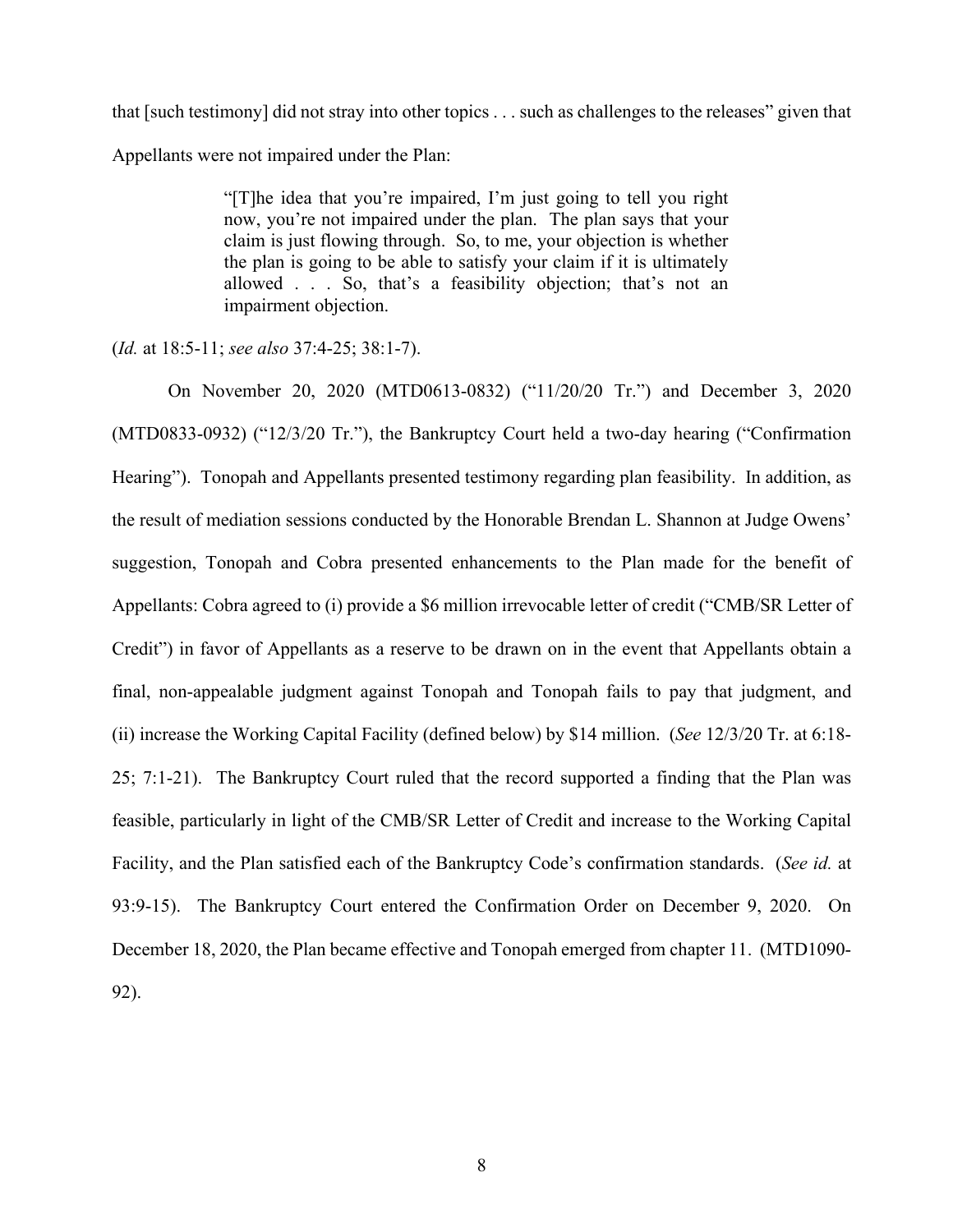On December 23, 2020, Appellants filed a timely notice of appeal of the Confirmation Order. (D.I. 1). On April 12, 2021, Debtor filed its Motion to Dismiss and Strike, which has been fully briefed. (D.I. 15-18, 23, 26-28). The merits of the appeal are fully briefed. (D.I. 19, 20, 25).

### **II. JURISDICTION AND STANDARD OF REVIEW**

The Court has jurisdiction to hear an appeal from a final judgment of the bankruptcy court pursuant to 28 U.S.C. § 158(a)(1). The Confirmation Order is a final, appealable order. The Bankruptcy Court's legal conclusions are reviewed *de novo*, its factual findings for clear error, and its exercises of discretion for abuse. *See In re Michael*, 699 F.3d 305, 308 n.2 (3d Cir. 2012). The parties agree that this Court reviews the Bankruptcy Court's feasibility finding for clear error. *See In re Coastal Broad. Sys., Inc.*, 570 F. App'x. 188, 193 (3d Cir. 2014). The District Court shall not reverse a feasibility finding unless the Bankruptcy Court's factual findings are "completely devoid of a credible evidentiary basis or bear[ ] no rational relationship to the supporting data[.]" *Id.*  (quoting *Shire U.S., Inc. v. Bar Labs., Inc*., 329 F.3d 348, 353 (3d Cir. 2003)). Finally, the Court reviews evidentiary rulings for abuse of discretion. *See U.S. v. Console*, 13 F.3d 641, 656 (3d Cir. 1993); *see also In re Trans World Airlines*, 1996 WL 756962, at \*2 (D. Del. Dec. 31, 1996) ("As decisions by a bankruptcy court regarding the scope of evidence to be considered and the management of discovery are discretionary, such decisions can only be overruled if they constitute an abuse of discretion."). Even if the Bankruptcy Court erred by admitting evidence, the appellant must demonstrate that admitting such evidence was prejudicial to warrant reversal. *See* Fed. R. Civ. P. 61; Fed. R. Bankr. P. 9005.

#### **III. PARTIES' CONTENTIONS**

Appellants argue that the bankruptcy court erred in (1) finding that the Plan is feasible as required by  $\S$  1129(a)(11); (2) permitting the hearsay testimony of Justin Pugh regarding Plan feasibility; (3) permitting the testimony of Justin Pugh regarding Plan feasibility when Mr. Pugh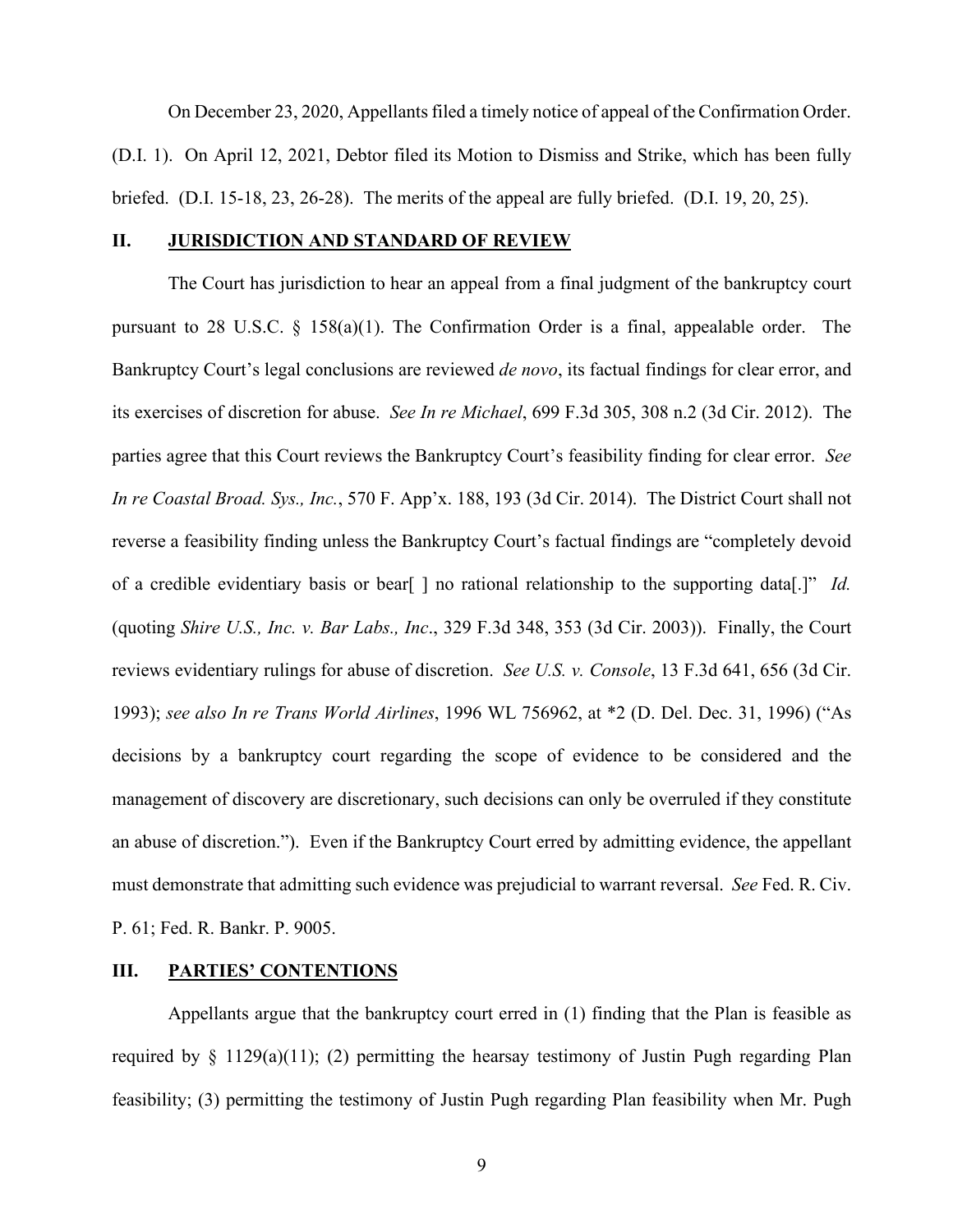was not qualified as an expert witness; (4) finding that the Debtor satisfied its evidentiary burden of proof for confirmation of the Plan under §§ 1129 (a) and (b); and (5) in finding that the Plan was proposed in good faith as required by 11 U.S.C. § 1129(a)(3).

Appellants contend that they are "significant creditors and indirect equity holders of Debtor" who were left out of Debtor's plan negotiations and will be impaired under the Plan. (D.I. 19 at 9). According to Appellants, Cobra is the "the primary party responsible for Debtor's failures," and yet, through the Plan, which represents a "collusive effort between "Cobra, Debtor, DOE, and others," Cobra will not only be "gifted a 100% interest in reorganized Debtor," Cobra will also receive a release, through the Plan's "overbroad and impermissible releases," from "enormous liabilities associated with [Cobra's] bad faith, willful misconduct, and gross negligence in constructing the Power Plant" including estate claims "worth more than \$1 billion." (*Id*. at 9-10).

Appellants further assert that, contrary to Debtor's assertions, the Plan will impair their claims. (*Id*. at 10). "[U]nder the Plan, the Debtor will not have sufficient reserves to pay Appellants' claims in excess of \$90 million once Appellants prevail on such claims," as the Debtor's "financial projections conclusively establish Debtor's inability to pay such claims." (*Id*. at 13). According to Appellants, the court's finding that the Plan is feasible is unsupported by credible and admissible evidence, including that: (a) there will be sufficient funds to pay creditors in full; (b) the Plant repairs will be successful; (c) Debtor has sufficient working capital facility to operate for approximately 3 years even if operations never resume; and (d) it is unreasonable for feasibility purposes to assume Appellants have a \$90 million claim against Debtor. (*Id*. at 10-24). Appellants further assert that the Debtor did not propose the plan in good faith. (*Id*. at 12-13; 25-26).

Debtor contends this appeal is simply another tactic in Appellants' litigation campaign stemming from Appellants' dissatisfaction with Cobra, SolarReserve's joint venture partner, and the value of SolarReserve's remote and indirect investment in Tonopah. (D.I. 16 at 3). The Plan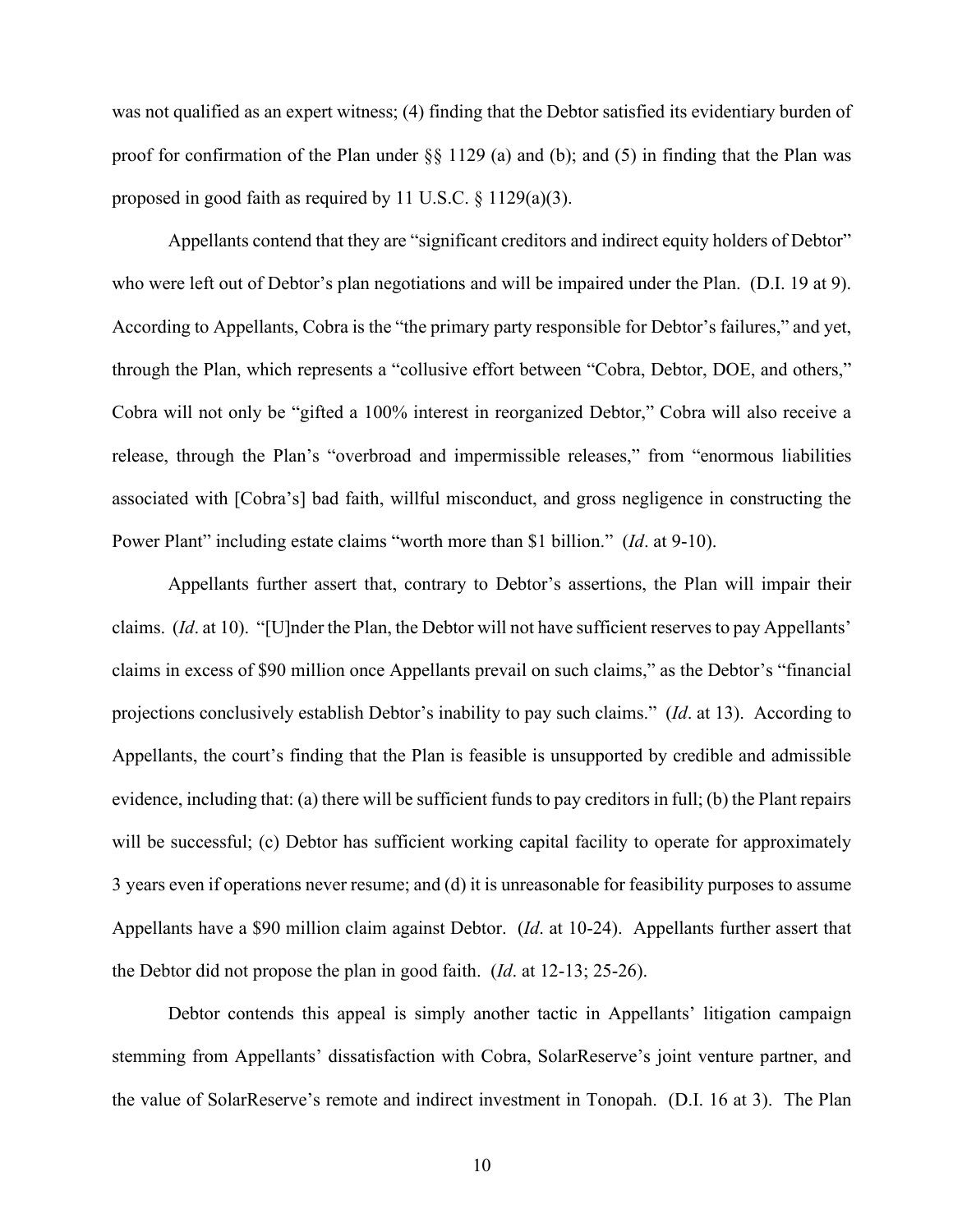does not impair Appellants' rights in any manner, Debtor argues: "At most, Appellants hold contingent, unliquidated general unsecured claims against Tonopah, based on highly disputed and speculative litigation claims, which are unimpaired under the Plan in any case." (*Id*.).

Debtor argues that the appeal should be dismissed as equitably moot. According to Debtor, the RSA and Plan followed months of extensive negotiations among Tonopah, DOE, the DOJ, and Cobra, and reflects a comprehensive settlement of complex claims and litigation, including DOE's claims under the \$432 million DOE Loan as well as costly litigation between Tonopah and Cobra which would have continued for years. Appellants failed to seek a stay of the Confirmation Order, and the Plan has been substantially consummated. Among the many interrelated transactions contemplated by the Plan: Tonopah has consummated significant exit financing facilities, made Plan distributions, and engaged vendors to repair the Plant; the \$432 million in secured debt owed to DOE has been satisfied by a \$200 million cash payment funded by Cobra and through a new \$100 million contingent note issued by Tonopah and guaranteed by Cobra; DOE has released its liens and security interests against the Plant; the consensual releases set forth in the Plan have been granted, and the ICC Arbitration has been dismissed with prejudice. (*Id*. at 15-18). The appeal threatens to fatally scramble the Plan, and Appellants suggest no remedy separate from reversing the Confirmation Order in its entirety. (*Id*. at 18-22). In such an event, the comprehensive restructuring would be undone, Debtor asserts, and Tonopah could be forced to liquidate through chapter 7, in which case recoveries to all creditors would be significantly reduced. Under these circumstances, Debtor argues, it is clear that the appeal is equitably moot and should be dismissed.

Should the Court reach the merits of the appeal, Debtor asserts, the first three issues identified by Appellants center on the narrow question of whether the Bankruptcy Court committed clear error in determining that the Plan was feasible. Contrary to Appellants' premise – that the Bankruptcy Court's feasibility determination depended exclusively on the testimony of Tonopah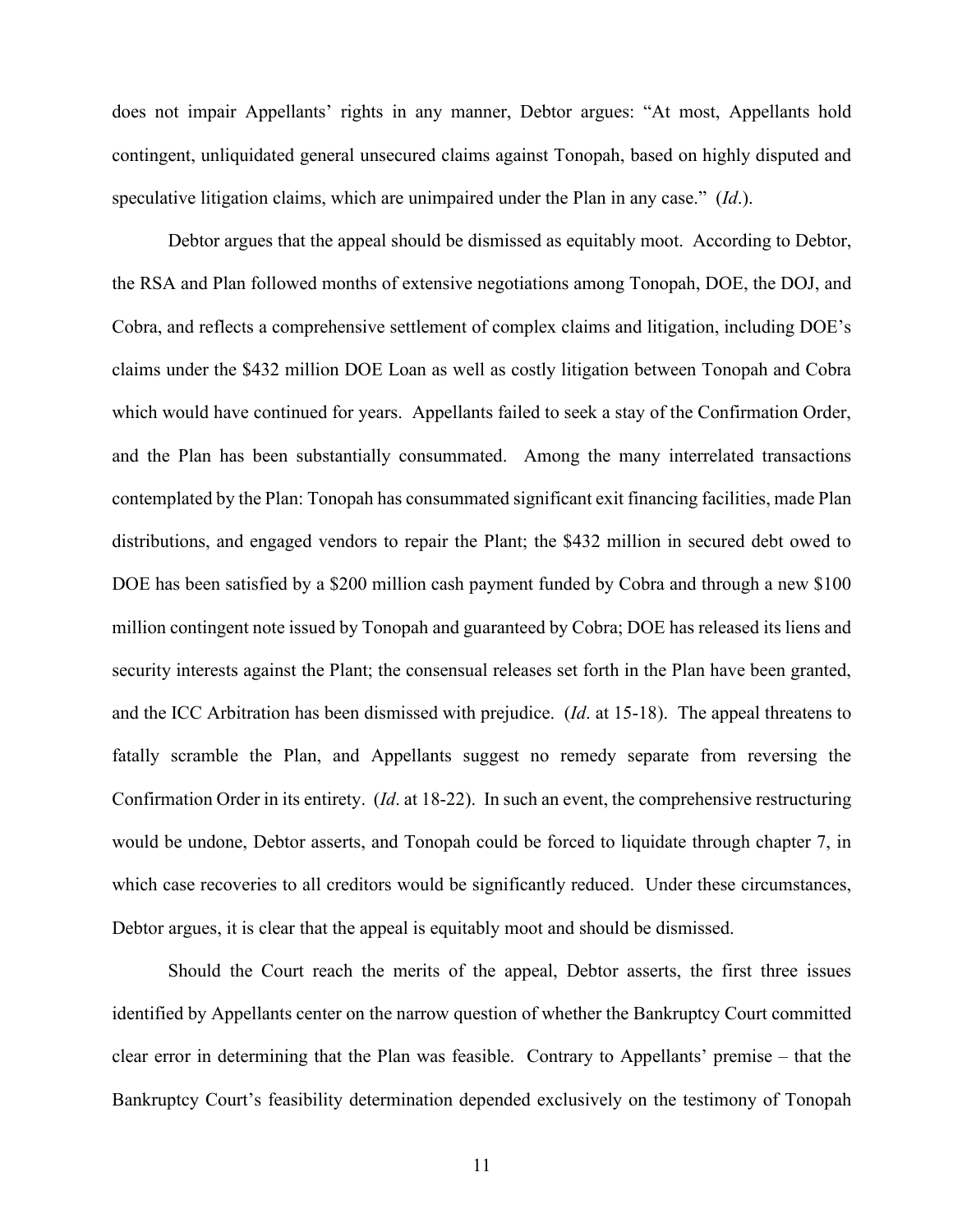witness Justin Pugh, whom they term "a single, one-stop-shop for all testimony supporting feasibility" (*see* D.I. 19 at 12) – Debtor asserts that the record supporting the Bankruptcy Court's feasibility finding is overwhelming, and the Confirmation Order should be affirmed. With respect to the remaining issues on appeal, Debtor asserts that Appellants do not have standing to raise "Issue 4" (whether the court erred in finding that Tonopah satisfied its burden of proof for confirmation of the Plan under §§ 1129(a) and (b) of the Bankruptcy Code), or "Issue 5" (whether the court erred in finding that the Plan was proposed in good faith as required by  $\S$  1129(a)(3) of the Bankruptcy Code). Accordingly, the Debtor asks this Court to strike those issues. (D.I. 16 at 24-28).

## **IV. MOTION TO STRIKE (ISSUES 4 & 5)**

Appellants assert that the Bankruptcy Court erred in finding that the Debtor satisfied its evidentiary burden of proof for confirmation of the Plan under §§ 1129 (a) and (b) (Issue 4) and specifically that the Bankruptcy Court erred in finding that Plan was proposed in good faith under § 1129(a)(3) (Issue 5). Debtor argues that, with the exception of plan feasibility, Appellants lacked appellate standing to appeal these issues. The Court agrees with the Debtor.

#### **A. Plan Confirmation Requirements**

"Confirmation of a plan of reorganization is the statutory goal of every chapter 11 case." 7 Collier on Bankruptcy ¶1129.01 (16th ed. 2020). Before confirming a plan, a court must determine (subject to one notable exception explained below) that "all . . . of the requirements" of § 1129(a) of the Bankruptcy Code are satisfied. *In re Combustion Eng'g, Inc.,* 391 F.3d 190, 243 n.59 (3d Cir. 2004). Section 1129(a) contains many requirements, but only a few are relevant to this appeal. First, § 1129(a)(3) requires the court to determine that "[t]he plan has been proposed in good faith and not by any means forbidden by law." 11 U.S.C. § 1129(a)(3). Section 1129(a)(7) requires that ("With respect to each *impaired* class of claims or interests, each holder of a claim . . . has accepted the plan; or will receive or retain under the plan on account of such claim or interest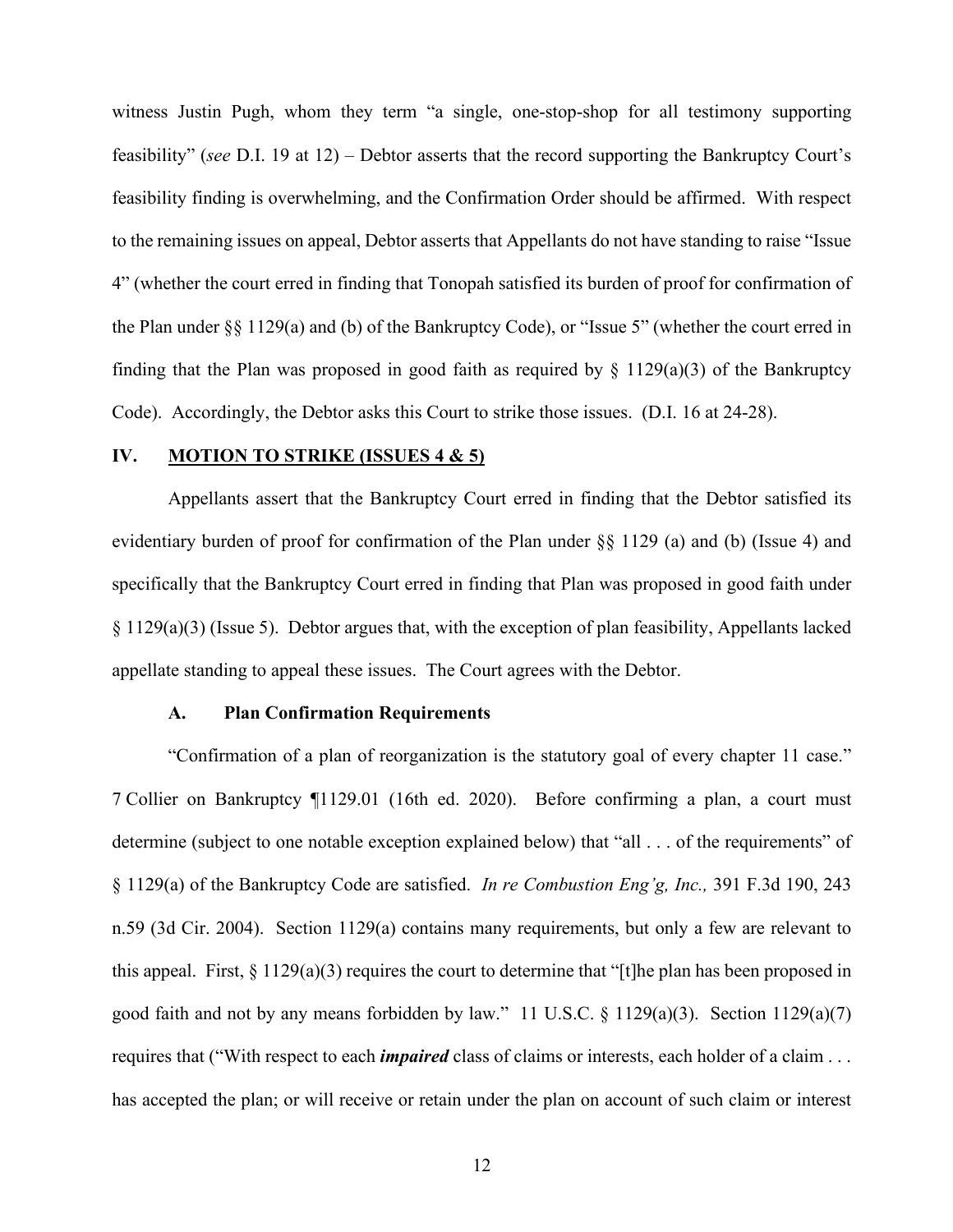property of a value . . . that is not less than the amount that such holder would receive or retain if the debtor were liquidated under chapter 7 of [the Bankruptcy Code.]") 11 U.S.C.  $\S$  1129(a)(7) (emphasis added). Section  $1129(a)(11)$  requires the court to determine that the plan is feasible – i.e., "not likely to be followed by the liquidation, or the need for further financial reorganization, of the debtor  $\ldots$ " 11 U.S.C. § 1129(a)(11). Finally, the Bankruptcy Code authorizes a departure from strict adherence to these requirements in one circumstance, which is codified in  $\S 1129(b)$  – often referred to as the "cramdown" provision. *See RadLAX Gateway Hotel, LLC*, 566 U.S. 639, 641-42 (2012). That provision states that, so long as all  $\S$  1129(a) requirements are satisfied except for  $§ 1129(a)(8)$  – which requires the court to determine that each creditor class has either accepted the plan or is otherwise unimpaired by the plan – then the court may still confirm a plan if it "does not discriminate unfairly, and is fair and equitable, with respect to each class of claims or interests that is *impaired* under, and has not accepted, the plan." 11 U.S.C. § 1129(b) (emphasis added).

## **B. Appellate Standing**

"Standing to appeal in a bankruptcy case is limited to 'persons aggrieved' by an order of the bankruptcy court." *Combustion Eng'g, Inc.*, 391 F.3d at 214. The "person aggrieved" standard is a prudential standing doctrine limiting bankruptcy appeals to those "whose rights or interests are directly and adversely affected pecuniarily by an order or decree of the bankruptcy court." *Id.*<sup>[3](#page-13-0)</sup> A party suffers harm from a bankruptcy court order that is redressable on appeal "only if the bankruptcy court's order 'diminishes their property, increases their burdens, or impairs their

<span id="page-13-0"></span> $3\degree$  The restrictive approach to bankruptcy appellate standing contrasts with the broad right of participation in the early stages of a bankruptcy proceeding. Under § 1128(b) of the Bankruptcy Code, any "party in interest" may object to plan confirmation during the confirmation hearing. 11 U.S.C. 1128(b). "This more stringent appellate standing requirement rests on the 'particularly acute' need to limit appeals in bankruptcy proceedings, which often involve a 'myriad of parties . . . indirectly affected by every bankruptcy court order[.]'" *Combustion Eng'g*, 391 F.3d at 215 (quoting *Travelers Ins. Co. v. H.K. Porter Co., Inc*., 45 F.3d 737, 741 (3d Cir. 1995)).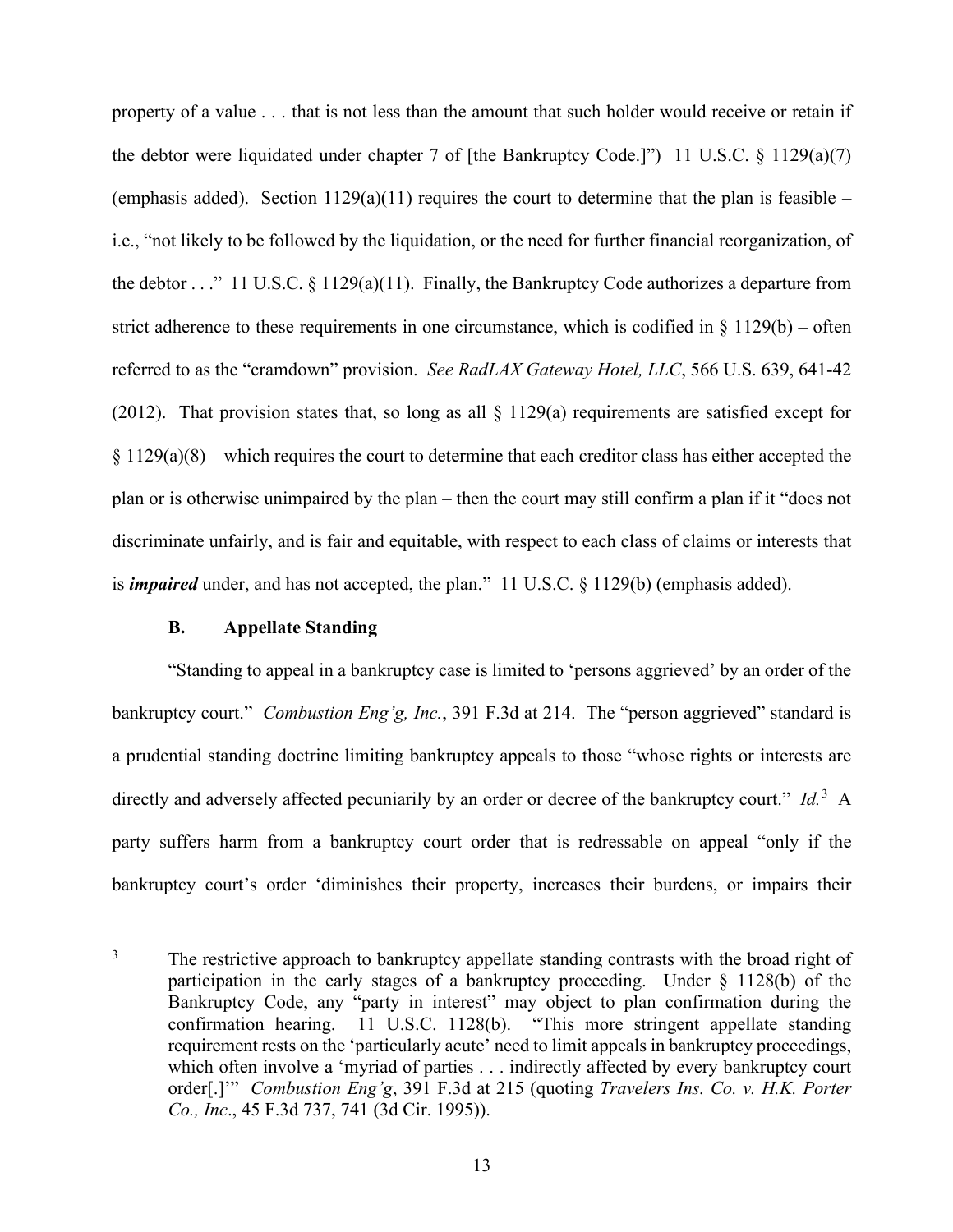rights.'" *Id.* Appellate standing in the context of bankruptcy "is more restrictive than Article III standing" and "must be based strictly on financial injury." *In re Revstone Indus. LLC*, 690 F. App'x 88, 89 (3d Cir. 2017). The Third Circuit has further noted that "[s]tanding is not dispensed in gross, but rather is determined by the specific claims presented." *Combustion Eng'g*, 391 F.3d at 215.

Courts have limited unimpaired creditors' standing to those issues directly affecting their interests and barred such creditors from challenging confirmation on other grounds. *See id.* at 217 & 219 n.28 (limiting certain insurers' appellate standing to challenge only one plan provision regarding insurance neutrality); *In re G-I Holdings Inc.*, 420 B.R. 216, 255 (D.N.J. 2009) ("As an unimpaired creditor, the provisions of the plan relating to § 1129(b) have no effect on the interests of the IRS."); *In re A.P.I., Inc.*, 331 B.R. 828, 857 n.48 (Bankr. D. Minn. 2005), *aff'd sub nom. OneBeacon Am. Ins. Co. v. A.P.I., Inc.*, 2006 WL 1473004 (D. Minn. May 25, 2006) ("[The Bankruptcy Code] generally denies standing to object to confirmation when a plan does not impair a particular creditor's claim.").

#### **C. Appellants Lack Appellate Standing to Raise Issues 4 & 5**

The Plan left all creditors, other than DOE, unimpaired, and provided that all general unsecured claims, like Appellants' contingent litigation claims, would ride through to the reorganized entity. Appellants have appellate standing to appeal the Confirmation Order only to the extent that their "rights or interests are directly and adversely affected pecuniarily" by the Confirmation Order – i.e., whether the Plan contains sufficient funding to satisfy Appellants' claims if they are ultimately successful in the Nevada Action. The question of whether the Plan contains sufficient funding is an issue of feasibility, and the only confirmation standard properly before this Court on appeal is feasibility. (*See* 11/16/20 Tr. at 18:5-11).

Appellants do not have standing to appeal the Bankruptcy Court's finding that the Plan satisfied the best interests of creditors test under  $\S 1129(a)(7)$  of the Bankruptcy Code because, by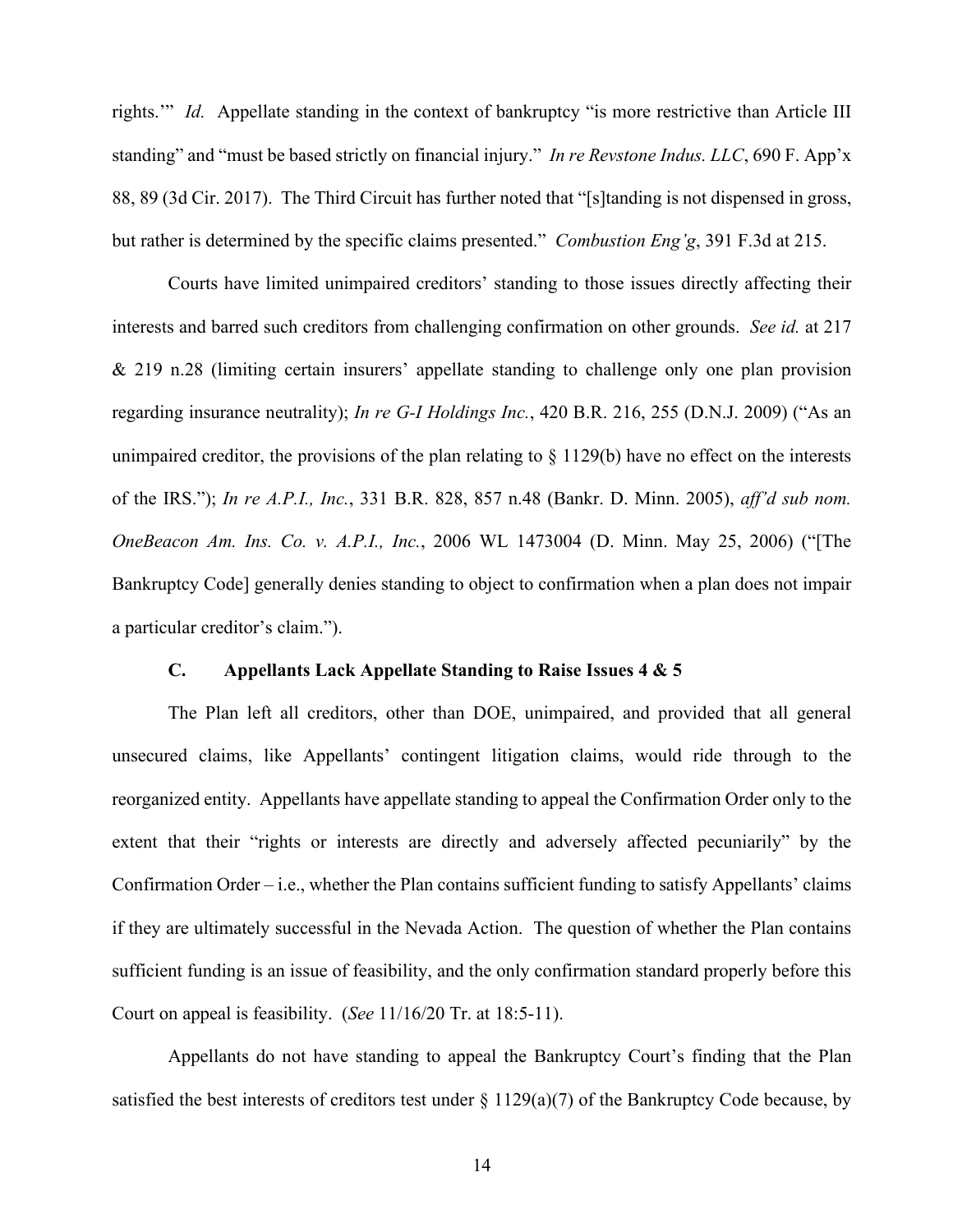its terms, this provision applies only to *impaired* creditors. 11 U.S.C. § 1129(a)(7) ("With respect to each *impaired* class of claims or interests, each holder of a claim . . . has accepted the plan; or will receive or retain under the plan on account of such claim or interest property of a value . . . that is not less than the amount that such holder would receive or retain if the debtor were liquidated under chapter 7 of [the Bankruptcy Code.]") (emphasis added). Section 1129(b) similarly applies only in the context of a "cramdown" of a plan over the objection of an impaired class of creditors or equity holders. *In re Abeinsa Holding, Inc.*, 562 B.R. 265, 276 (Bankr. D. Del. 2016) ("T]he Bankruptcy Code allows a plan proponent to 'cram down' the plan on non-accepting *impaired* classes under  $\S 1129(b)(1)[.]$ ") (emphasis added). Nor do Appellants possess standing to question the good faith of the Plan, the release and exculpation provisions, or the appropriateness of settlements embodied in the Plan. Even assuming a better settlement could be reached by Tonopah, DOE, and Cobra, any enhancement from such settlement would not inure to the benefit of unimpaired general unsecured creditors, who are already recovering 100% on account of their claims. The only creditor with a stake in these issues is the DOE, who voted in favor of the Plan, even though it may recover as little as 47% on account of its secured claims against Tonopah. (MTD0214). Appellants likewise are not impaired by the Plan's consensual third-party release given that they did not opt into this release.

Appellants fail to establish that their pecuniary interests are adversely affected by the Bankruptcy Court's determination that the Plan satisfied §§ 1129(a) and (b) of the Bankruptcy Code, other than arguably with respect to the limited issue of Plan feasibility addressed below. Accordingly, the Motion to Strike Issues 4 & 5 will be granted.

## **V. PLAN FEASIBILITY FINDING (ISSUES 1-3)**

Section 1129(a)(11) of the Bankruptcy Code requires that confirmation of the plan is not likely to be followed by the liquidation or further financial reorganization of the debtor (or any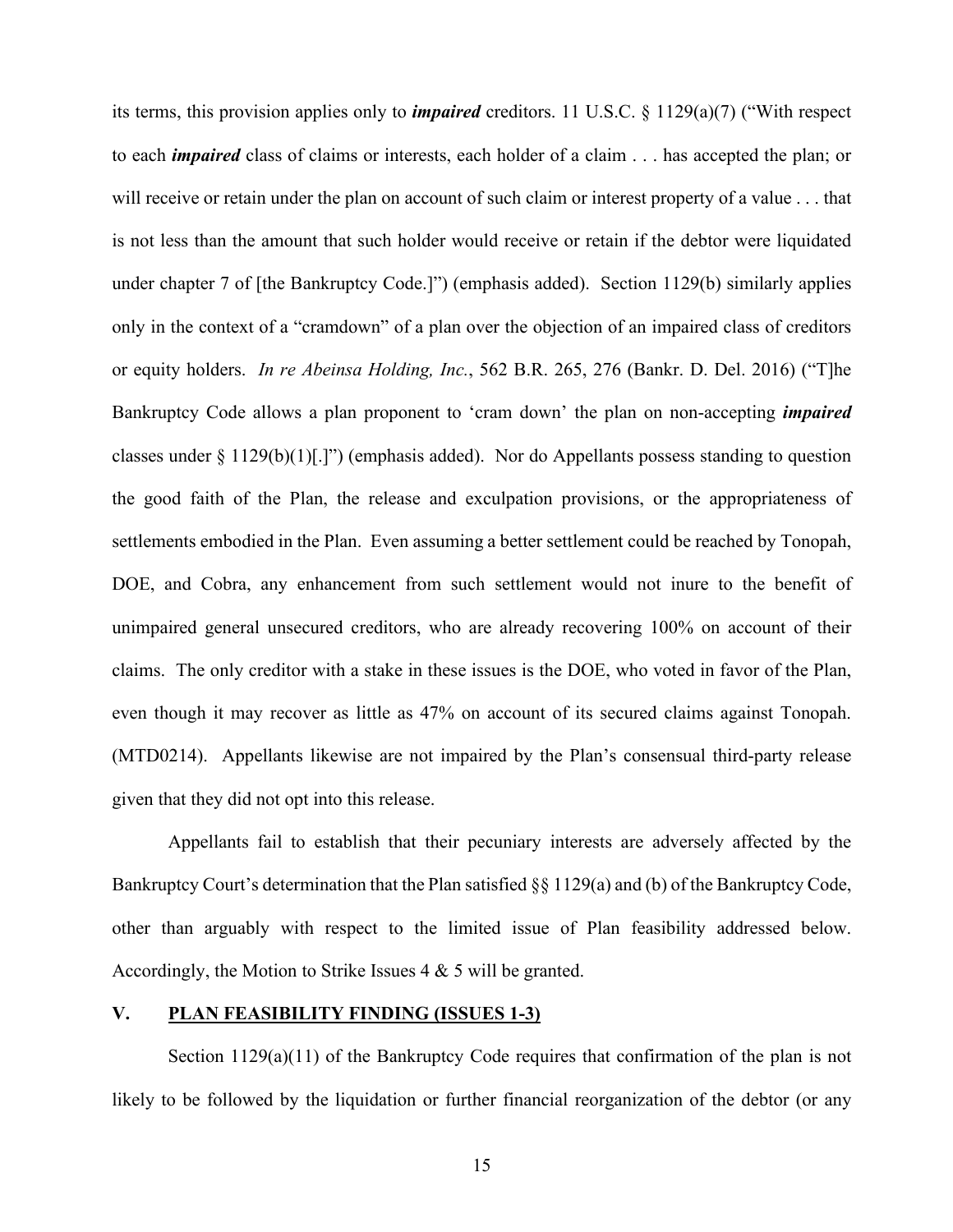successor thereto). 11 U.S.C. § 1129(a)(11). This "feasibility" standard requires that "the Plan is workable and has a reasonable likelihood of success." *In re Drexel Burnham Lambert Grp., Inc.*, 138 B.R. 723, 762 (Bankr. S.D.N.Y. 1992). A guarantee of success is not required. *Id*.; *see also In re W.R. Grace & Co.*, 729 F.3d 332, 349 (3d Cir. 2013) ("[Debtor] needed only to demonstrate a reasonable likelihood of success, not an absolute certainty."); *see also Kane v. Johns-Manville Corp*. *(In re Johns-Manville Corp.)*, 843 F.2d 636, 649 (2d Cir. 1988) ("[T]he feasibility standard is whether the plan offers a reasonable assurance of success. Success need not be guaranteed."). The debtor must establish this feasibility by a preponderance of the evidence. *See In re Armstrong World Indus., Inc*., 348 B.R. 111, 120 (Bankr. D. Del. 2006).

#### **A. Evidence and Compromises Supporting Plan Feasibility**

Appellants contend that "the Bankruptcy Court's findings are unsupported by any credible and admissible evidence." (D.I. 19 at 10). The record reflects that, in support of plan confirmation, Tonopah filed a comprehensive brief (A0751-0819) ("Confirmation Brief"), which also responded to Appellants' Confirmation Objection. Tonopah further filed the Declaration of Justin Pugh (A0820-0845) ("Pugh Decl."), a Managing Director of FTI Consulting, Inc. ("FTI"), who served as Tonopah's Treasurer since December 4, 2017. (Pugh Decl. ¶ 1). Because Tonopah's LLC Agreement prevented it from directly employing personnel, it had no employees of its own; Tonopah was entirely managed by FTI, whose actions were overseen and directed by Tonopah's Board of Managers, and obtained operational support from third-party contractors. (A0276). As a result, Mr. Pugh was intimately involved in all aspects of Tonopah's operations, business affairs, and financial condition. (Pugh Decl. ¶¶ 1-6). Tonopah also filed the Expert Valuation Report of Daniel B. Beaulne (A0648-0750) ("Beaulne Report"), setting forth an expert opinion of a Houlihan Lokey financial advisor regarding the fair market value of the Project.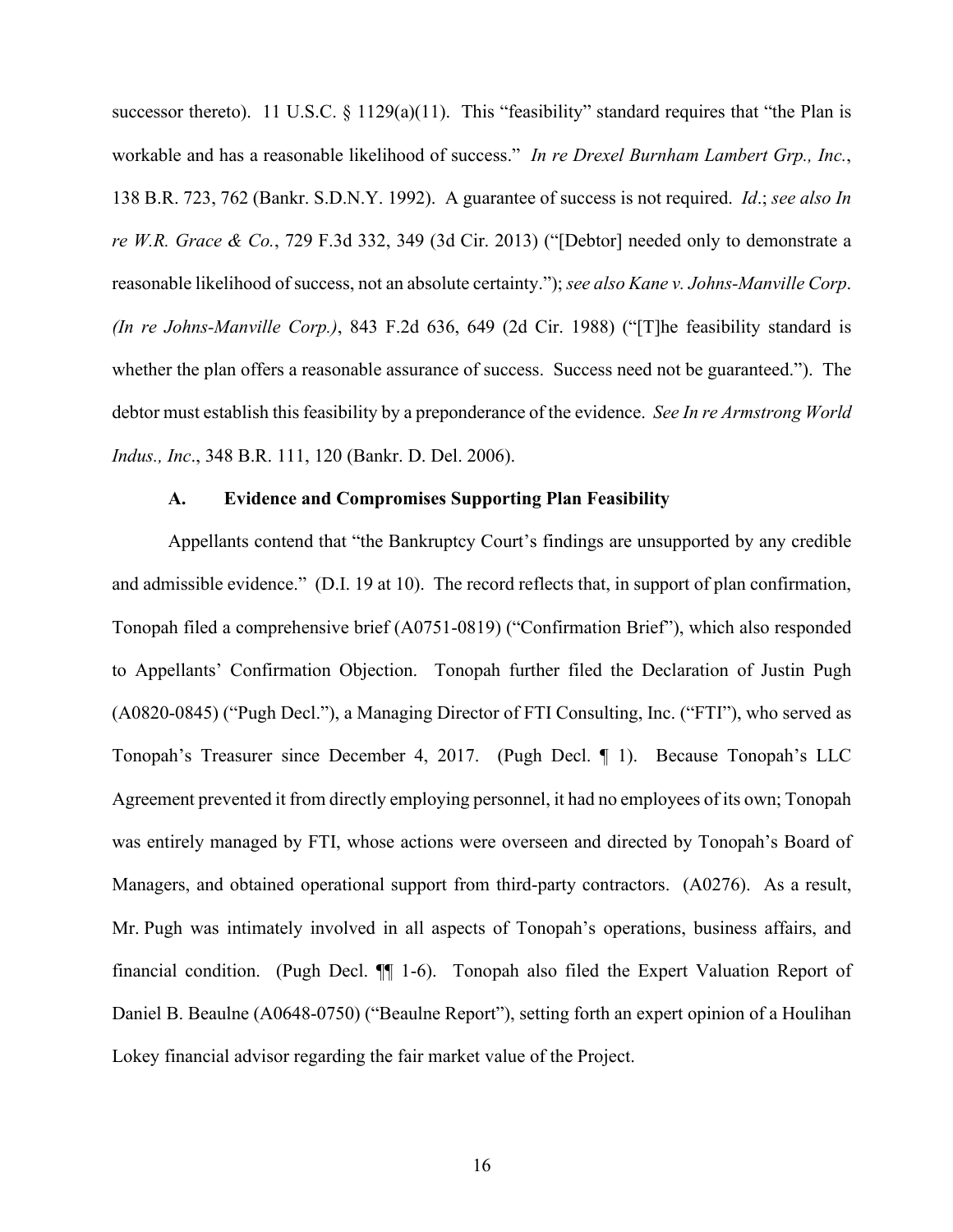On November 19, 2020, Appellants filed two expert declarations: (1) the Declaration of Todd Schatzki, Ph.D. (A0846-0902) ("Schatzki Decl."), which offered an opinion on the reliability of Tonopah's financial projections for the years 2021 to 2025, as provided in Amended Disclosure Statement (A0398) ("Financial Projections"), and the going-forward economic viability of the Project; and (2) the Declaration of Joseph Jaskulski (A0903-0935) ("Jaskulski Decl."), which opined on CPI's performance "and the impact of that performance on the future performance of the Crescent Dunes Thermosolar Power Plant." Hours before the Confirmation Hearing, Appellants also filed a limited objection to paragraphs 38-40 and 42-44 of the Pugh Declaration, which were the portions of the Pugh Declaration that addressed feasibility (A0938-0947) ("Pugh Objection").

On November 20, 2020 the Bankruptcy Court commenced the two-day Confirmation Hearing, at which it received witness testimony and documentary evidence concerning confirmation of the Plan. Prior to the Confirmation Hearing, the parties and the Bankruptcy Court contemplated that witnesses would provide direct testimony through previously submitted declarations and then be subject to cross examination; however, given the Pugh Objection, the Bankruptcy Court sought a direct examination of Mr. Pugh. (*Id.* at 18:08-19:09). The Bankruptcy Court entered those portions of the Pugh Declaration into evidence that were not subject to the Pugh Objection, and instructed that it would enter the paragraphs subject to the Pugh Objection only if Tonopah's counsel laid a foundation for the testimony through direct examination. (11/20/20 Tr. at 18:7-15). In particular, the Bankruptcy Court noted that Mr. Pugh was a "lay witness" under Federal Rule of Evidence 701, thus "his opinion needs to be rationally based on his perception." (*Id.* at 18:7-15).

After Mr. Pugh provided sufficient foundation for the lay opinions provided in the Pugh Declaration, the Bankruptcy Court allowed his testimony on nearly all of the topics that were subject to the Pugh Objection. (*See id.* at 29:7-13, 42:25-43:1 (allowing testimony concerning "when [Mr. Pugh] thinks the plant will be operational" and hot salt tank repair timeline and tasks, as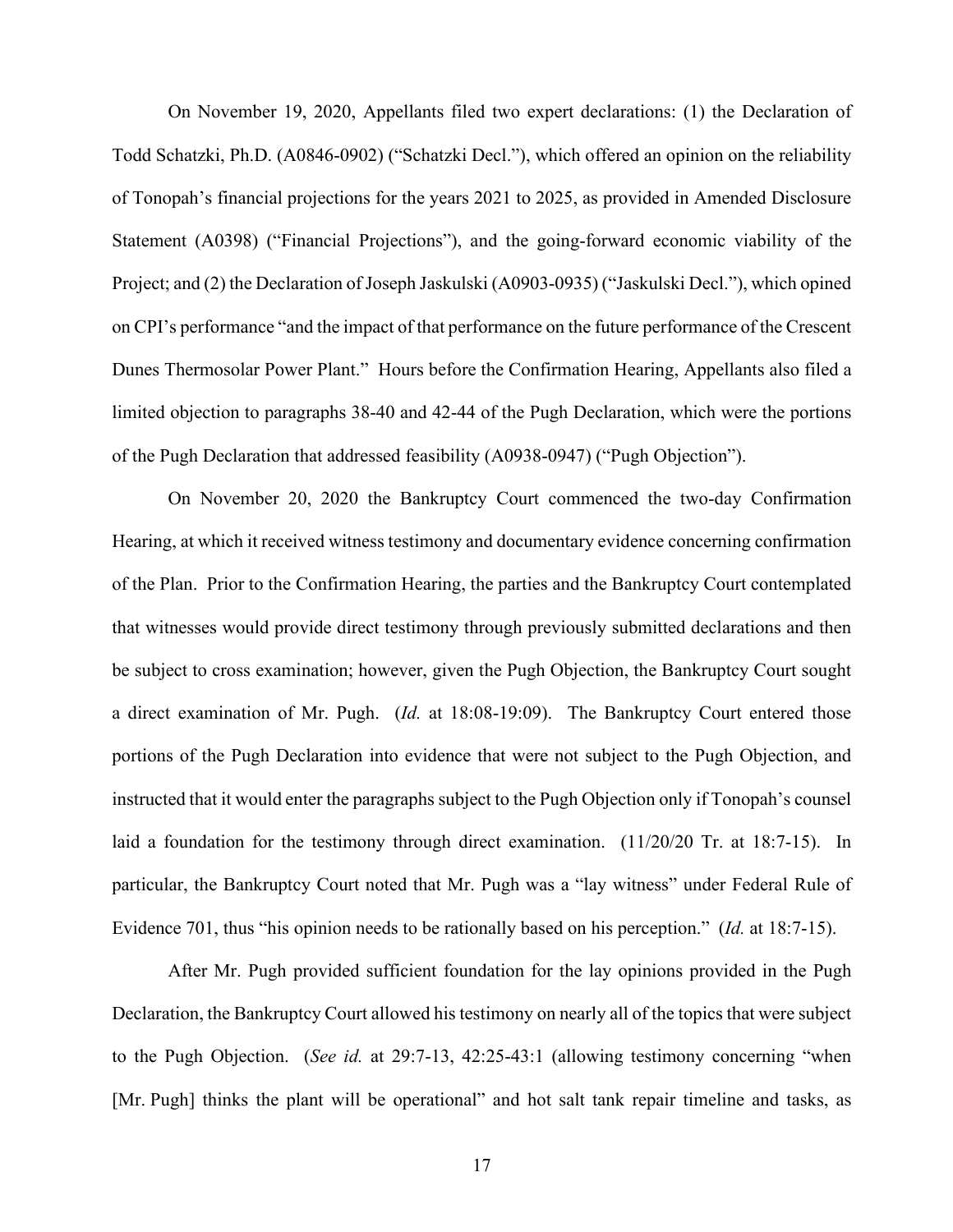described in paragraph 38 of the Pugh Declaration); *id*. at 36:5-38:4, 43:9-48:3 (allowing testimony concerning recent discussions with NVE about its willingness to pay Tonopah \$70/MWh for electricity and NVE's view of the Plant as similar to geothermal generators, as described in paragraph 39 of the Pugh Declaration); *id*. at 29:7-36:3 (allowing testimony concerning assumption that the Plant will be able to continuously generate 400 GWh, as described in paragraph 40 of the Pugh Declaration); *id*. at 48:8-50:7 (discussing Tonopah's post-emergence capital structure, including its \$100 million in equity, \$100 million in debt, approximately \$63 million cash on hand, and \$50 million working capital facility, which was later increased, as described in paragraphs 42- 44 of the Pugh Declaration)). The court also denied hearsay objections to explanations Mr. Pugh provided as to where certain assumptions came from. (*Id.* at 29:7-30:5 (allowing testimony concerning "when [Mr. Pugh] thinks the plant will be operational" and stating that the testimony will be given "the weight that . . . it deserves"); *id*. at 38:1-4 (allowing testimony concerning conversation between Tonopah and NVE regarding the PPA); *id*. at 48:2-3 (overruling hearsay objection to email exchange between Tonopah's President, Chris LeWand, reflecting status of recent PPA negotiations with the NVE (A0936) ("PPA Email"))).

In addition to Mr. Pugh's testimony, Tonopah moved documentary exhibits into the evidentiary record, including a schedule detailing repairs to the Plant's hot salt tank (A0552) ("Repair Schedule") (*id.* at 40:3-43:3); the PPA Email (A0936) (*id.* at 43:13-48:5); a report titled "Commercial Value and Strategy" prepared by Energy GPS Consulting for Tonopah (A0534) ("EnergyGPS Report") (*id.* at 82:21-25); and the Beaulne Report (A0648) (*id.* at 8:15-23). Appellants presented expert testimony from their two expert witnesses, Dr. Schatzki and Mr. Jaskulski, including testimony by Mr. Jaskulski that he was "impressed by the quality" of the hot salt tank designs, the management of the Plant, and the Plant's reconstruction team, and that it was "more likely than not that the people working on the reconstruction efforts" at the Plant would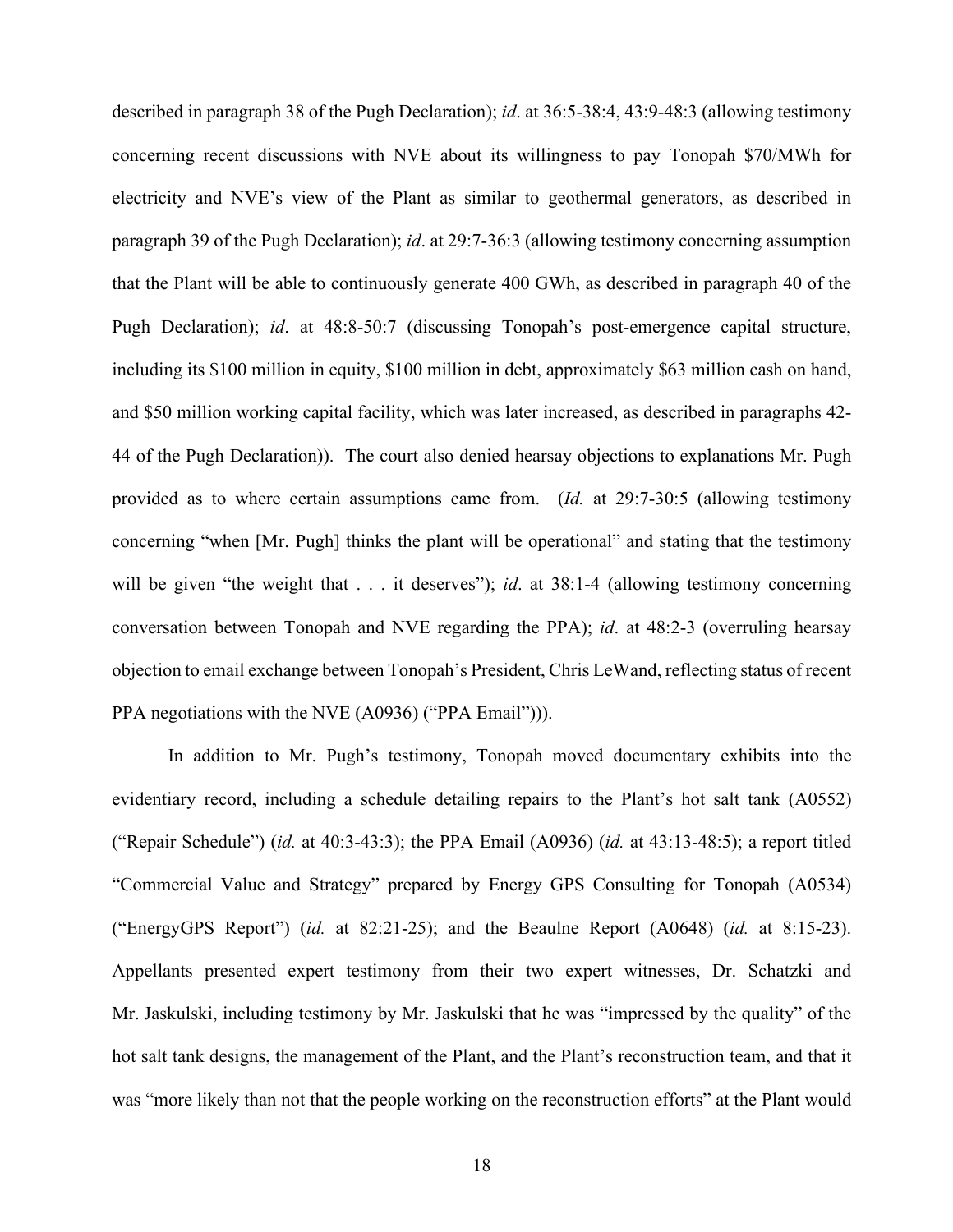"get it right this time." (*Id.* at 126:15-127:5, 132:17-20). Appellants also moved several exhibits into the evidentiary record. (*See id.* at 110:20-208:10).

Following various meet-and-confer sessions, the parties advised the court that the agreedupon evidentiary record consisted of all of Appellants' exhibits and substantially all of Tonopah's exhibits, subject to the court's rulings on the Pugh Declaration. (*See* A1168 ("Exhibits Email"); 12/3/20 Tr. at 5:1-7). The parties also agreed that the voluminous materials supporting the Schatzki and Jaskulski's expert reports were admitted by the court during the Confirmation Hearing. (*Id*.).

At the Bankruptcy Court's request, Tonopah, CMB, and SolarReserve participated in an informal mediation with Judge Shannon after concluding the first day of the Confirmation Hearing. (12/3/20 Tr. at 4:5-7, 14-19, 99:15-18). As a result of that mediation, Tonopah and Cobra agreed to two enhancements to the Plan. (*Id.* at 6:18-25, 7:1-21, 93:9-15). First, Cobra agreed to provide the \$6 million CMB/SR Letter of Credit in favor of Appellants as a reserve to be drawn on in the event that they obtain a final, non-appealable judgment against Tonopah and Tonopah fails to pay that judgment. (*Id.* at 7:7-15). Second, Cobra agreed to increase an initial total working capital facility of \$50 million by \$14 million ( "Working Capital Facility"). (*Id.* at 7:16-21).

#### **B. Feasibility Finding**

On December 3, 2020, the Bankruptcy Court concluded the Confirmation Hearing and ruled that the record supported a finding that the Plan was feasible, particularly in light of the CMB/SR Letter of Credit and the increased Working Capital Facility. (*Id.* at 6:18-25, 7:1-21, 93:9-15). With respect to the Nevada Complaint, the court observed that the claims were "based on a lawsuit that's in its infancy and that will not be adjudicated for some time," that the "various Cobra defendants are likely to bear [the] weight of the damages sought if the suit is successful given CMB SolarReserve's own complaint admissions and theories," and that "the claims face intense opposition from the debtor, based on, from what I can tell, substantial defenses." (*Id.* at 96:9-17).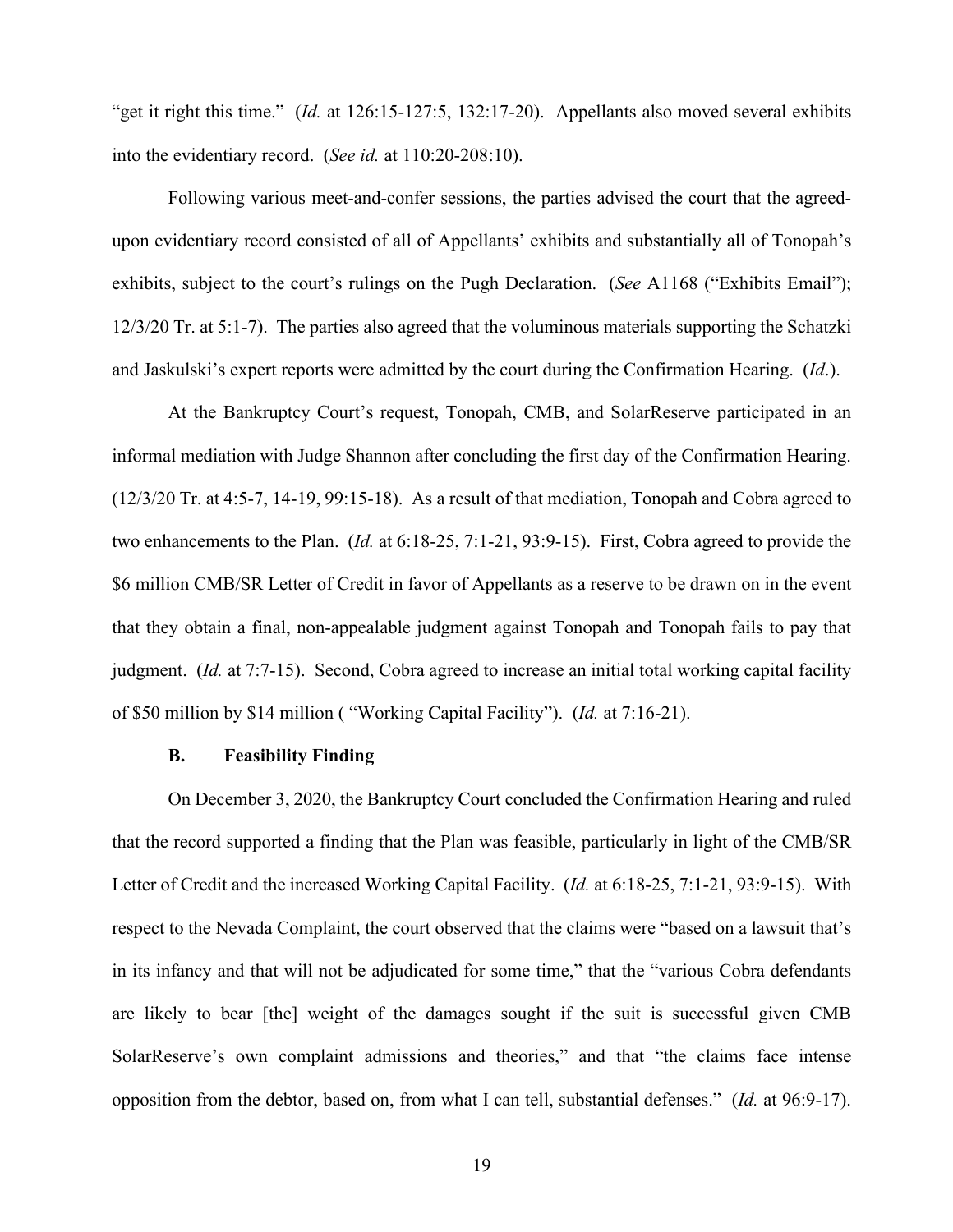As a result, the court considered it "unreasonable for feasibility purposes to assume that CMB SolarReserve will ultimately have a \$90 million . . . claim against the debtor's estate or anything close to that amount." (*Id.* at 96:18-21). The Bankruptcy Court further ruled that the Plan satisfied each of the Bankruptcy Code's other confirmation requirements. (*Id.* at 93:9-15).

#### **C. Plan Feasibility Under § 1129(a)(11)**

As noted, plan feasibility requires that "the Plan is workable and has a reasonable likelihood of success." *Drexel*, 138 B.R. at 762. A guarantee of success is not required. *Id*. "[Debtor] need[s] only to demonstrate a reasonable likelihood of success, not an absolute certainty." *W.R. Grace,*  729 F.3d at 349. As Debtor correctly notes, this is a low threshold. *See In re Emerge Energy Servs. LP*, 2019 WL 7634308, at \*15 (Bankr. D. Del. Dec. 5, 2019). "The mere potential for failure of the plan is insufficient to disprove feasibility." *In re Patrician St. Joseph Partners L.P.*, 169 B.R. 669, 674 (D. Ariz. 1994); *see also In re Drexel*, 138 B.R. at 763 ("[S]peculative prospects of failure cannot defeat feasibility."). To find that a debtor must go beyond showing that the plan has a "reasonable prospect of success" would impose "an extraordinary duty on the Debtor that is simply not mandated by the Code." *In re Wetdog, LLC*, 518 B.R. 126, 139 (Bankr. S.D. Ga. 2014) (financial projections showing that Debtor would have positive cash flow for the next few years unless the worst case scenario from Plan opponent's expert's report happened supported feasibility determination).

In evaluating feasibility, courts have identified the following probative factors: (i) the adequacy of the debtor's capital structure; (ii) the earning power of its business; (iii) economic conditions; (iv) the ability of the debtor's management; (v) the probability of the continuation of the same management; and (vi) any other related matters which determine the prospects of a sufficiently successful operation to enable performance of the provision of the plan. *Emerge*, 2019 WL 7634308, at \*15 (citations omitted).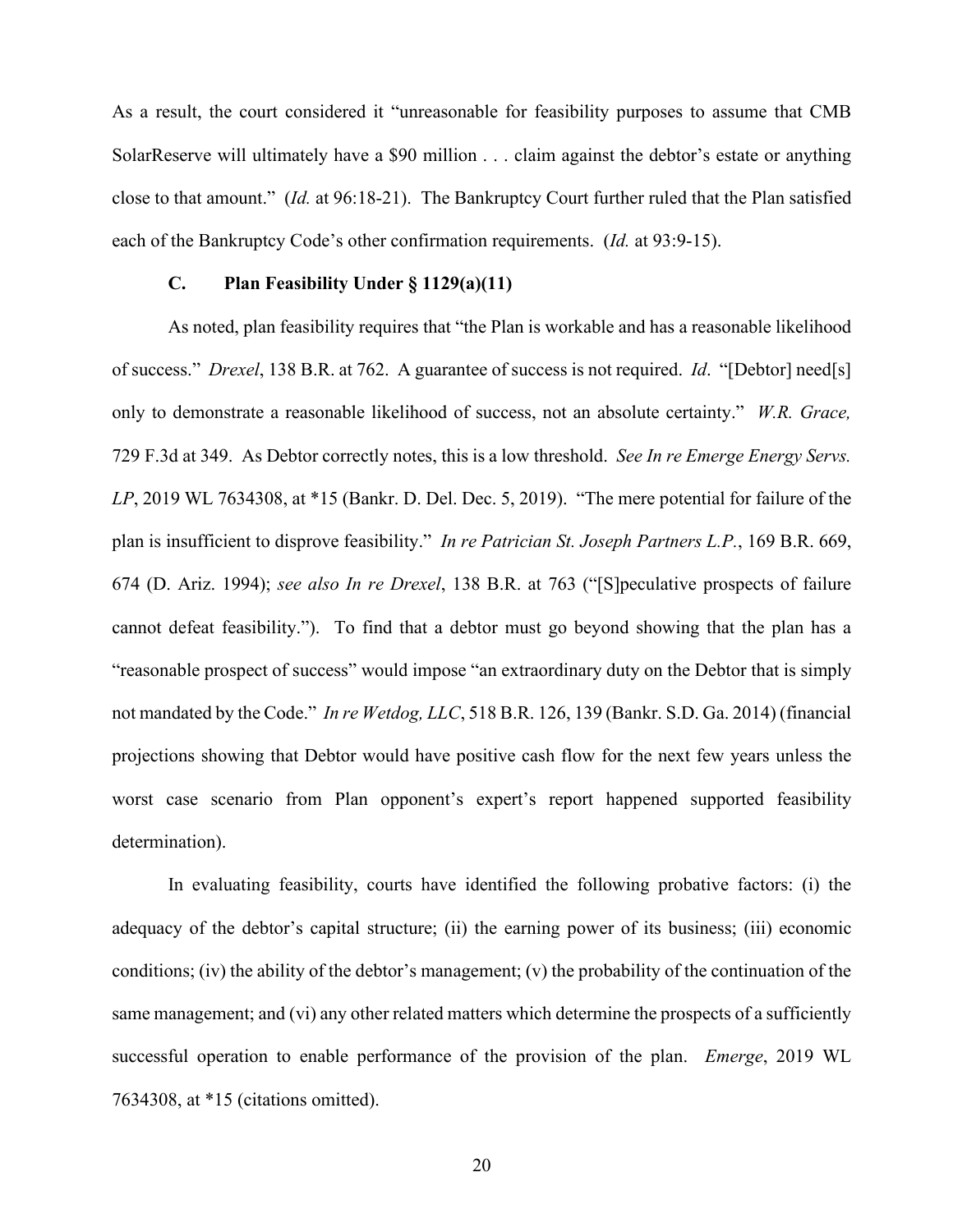As Debtor correctly points out, Appellants face a high hurdle to demonstrate that the Bankruptcy Court committed clear error when it determined that the Plan was feasible and entered the Confirmation Order – Appellants must demonstrate that the findings are "completely devoid of a credible evidentiary basis or bear[ ] no rational relationship to the supporting data." *Coastal Broad. Sys.*, 570 F. App'x. at 193; *see also Corestates Bank, N.A. v. United Chem. Techs., Inc.*, 202 B.R. 33, 45 (E.D. Pa. 1996) ("Feasibility is a factual question subject to the clearly erroneous standard of review."). And in estimating the value of a pending civil litigation claim for the purpose of assessing feasibility, the bankruptcy court may determine the value of the claim "using whatever method is best suited to the particular contingencies at issue." *See Bittner v. Borne Chem. Co., Inc.*, 691 F.2d 134, 135 (3d Cir. 1982).

### **D. Appellants Fail to Demonstrate Clear Error as to the Feasibility Finding**

The Court agrees with Debtor that Appellants' arguments on appeal suffer from two overriding flaws: (1) a misunderstanding of the feasibility standard, and (2) a mischaracterization of the evidentiary record relied upon.

First, Appellants urge this Court to overturn the Bankruptcy Court's feasibility determination based on Tonopah's alleged failure to provide "any" credible or admissible evidence at the Confirmation Hearing that it can "deliver" on certain "promises" set out in the Plan; namely that: (a) Tonopah can repair the Plant; (b) the Plant will generate 400 GWh of electricity per year; (c) Tonopah will obtain an agreement to sell the energy for \$70 per MWh; and (d) Tonopah can pay creditors and post-confirmation operational expenses. (D.I. 19 at 15). Based on this alleged failure, Appellants argue, Tonopah "did not establish it can do what it plans to do, in the time period allowed, on the terms set forth in the plan." (*Id*.) It is evident, however, that "[a]ppellants seek, in effect, a guarantee [of the Plan's success]. But that is not the standard. The Plan must offer only a reasonable prospect for success." *In re Dana Corp.*, 2008 WL 11404248, at \*5 (S.D.N.Y. Sept. 30, 2008).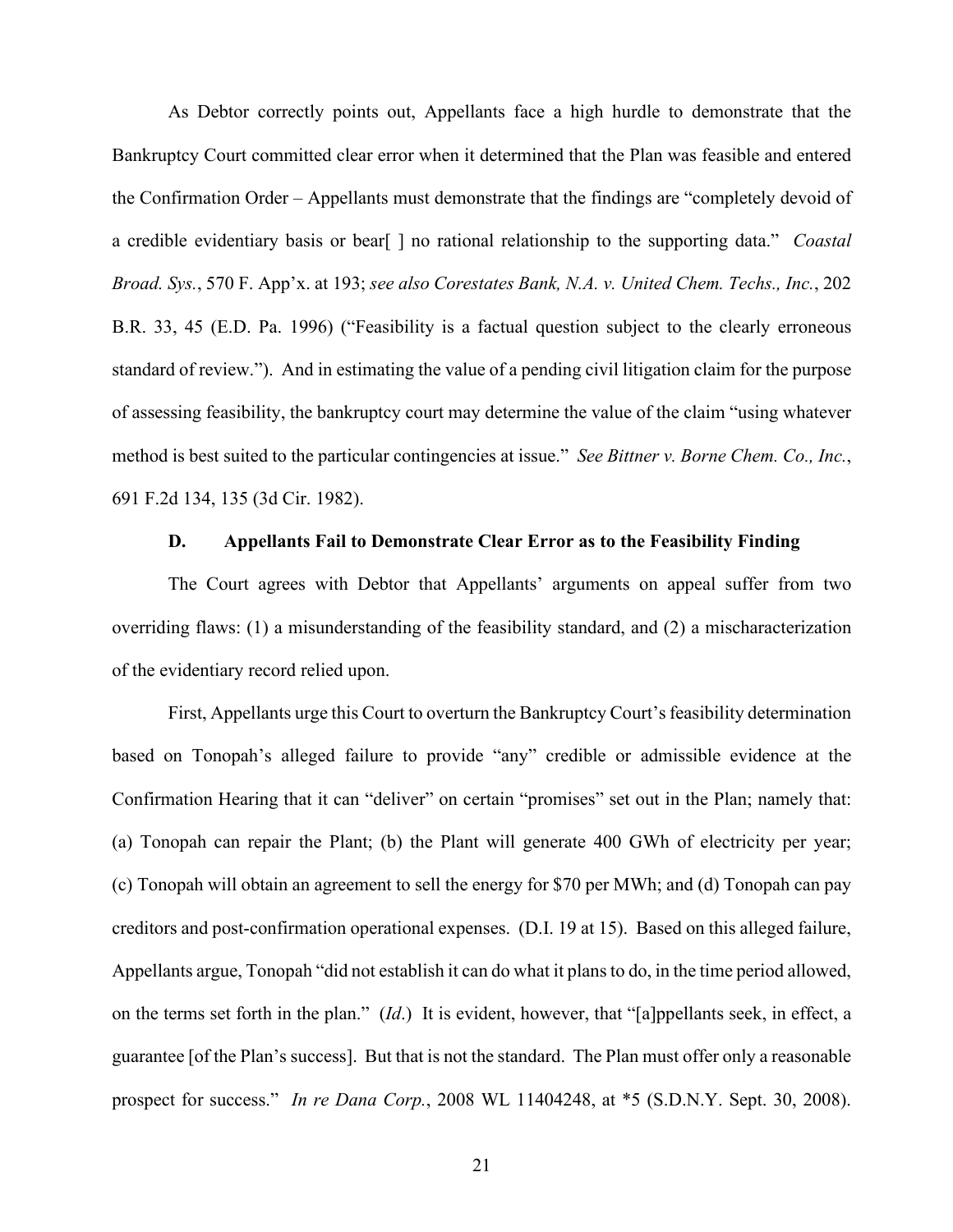Appellants take their argument one step further, as Debtor points out, seeking a guarantee that Tonopah's financial projections will be accurate down to the gigawatt and dollar. (*See* D.I. 19 at 32- 33 (questioning Tonopah's capacity to sell energy for \$70 per MWh or generate 400 GWh of electricity per year)). This is also not the standard. The Bankruptcy Court was not obligated to make a feasibility determination based on a finding that Tonopah's Financial Projections would be accurate to the level of individual assumptions. The Bankruptcy Court was only required to determine that the Plan was "workable" and that it was "reasonably likely" that Tonopah would be able to fulfill its obligations under the Plan, meeting estimated costs of administration while maintaining sufficient liquidity and capital resources.

Second, Appellants argue that the Bankruptcy Court only relied on Mr. Pugh's testimony, declaration, and Financial Projections in making its feasibility determination, and that such evidence was inadmissible. (*See, e.g.,* D.I. 19 at 35). This argument reads out of the record significant evidence admitted by the Bankruptcy Court without objection from Appellants.

#### **1. No Clear Error in Findings Supporting Feasibility**

## **a. The Bankruptcy Court Correctly Determined Plan's Substantial Cushion Mitigated Liquidation Risk**

Debtor asserts that the Plan provides for a substantial capital facility which alone is sufficient to support a finding of feasibility. (D.I. 20 at 20-21). The Plan establishes a working capital facility of \$64 million which can be drawn from as needed to cover operating expenses and future repairs to the Plant, as well as the \$6 million CMB/SR Letter of Credit backing final judgments against Tonopah in connection with the litigation claims. (Plan § 7.5; § 7.14). This, in addition to the projected \$7.5 million of cash on hand, means the Plan provides \$71.5 million of cushion to mitigate risk of liquidation following emergence. (Pugh. Decl. ¶ 41; 11/20/20 Tr. 78:8-11). Even assuming the Plant never becomes operable – taking into account either Tonopah's (\$21.7 million) or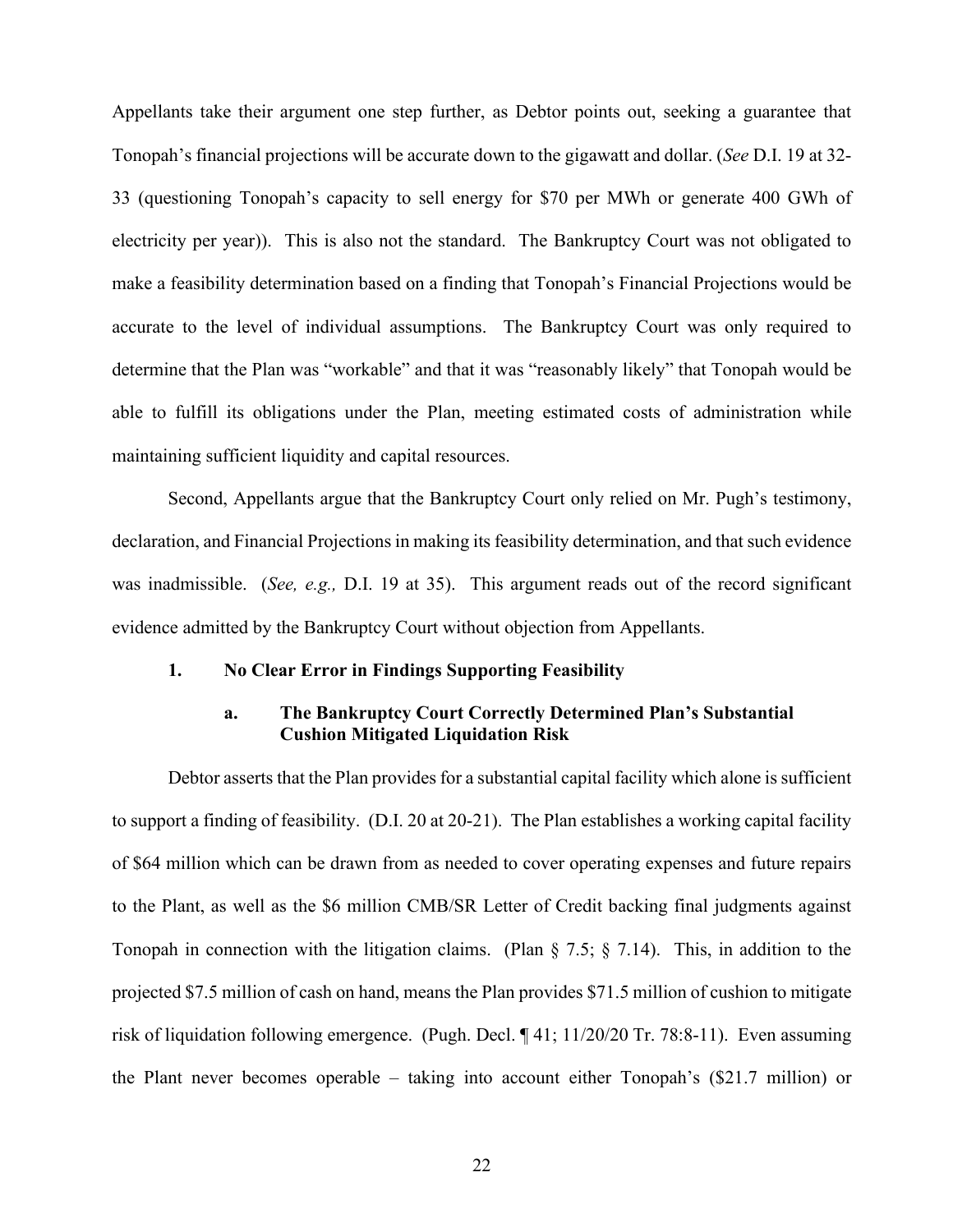Appellants' estimation of operating costs (\$22 million) – Tonopah can operate for approximately three years without generating any revenue. (A0398; Schatzki Decl. at 8; 11/20/20 Tr. 179:16-19). Appellants' expert agreed, testifying that the pre-enhanced \$50 million working capital facility would cover the operating costs of the Plant for two years. (*Id.* 178:21-179:14).

Based on the foregoing, the Bankruptcy Court properly consider this cushion in making its feasibility determination, ruling that the Plan is feasible, "especially in light of the enhancements recently proposed by the debtor that will inure to CMB SolarReserve's benefit, directly and indirectly; mainly, the \$6 million dollar letter of credit for their benefit and the increase of the debtor's post-emergence working capital facility." (12/3/20 Tr. at 93:09-15). The court correctly concluded, in line with Appellants' own expert, that, with the increased Working Capital Facility, Tonopah will have sufficient liquidity to operate for approximately three years. (*Id.* at 94:20-23).

On appeal, Appellants insist that the cushion cannot support a feasibility finding because Tonopah allegedly "failed to address [that] this amount would be insufficient if Appellants claims [in the Nevada litigation] are allowed." (D.I. 19 at 34). Appellants contend that "Debtor cannot" argue that it will not need to reorganize or liquidate because it can use this amount to pay for operational expenses and at the same time argue that it has capital available to pay Appellants' claims if they are allowed." (*Id*.). As Debtor correctly argues, however, this type of speculative argument is precisely the type of argument that courts reject in making feasibility determinations. *See In re Drexel*, 138 B.R. at 763. Indeed, Appellants' position that the \$71.5 million cushion (plus the \$6 million CMB/SR Letter of Credit) will not be adequate contemplates an unlikely scenario whereby (a) the Plant never operates or generates revenue again, and (b) the Nevada Complaint survives dismissal and proceeds to litigation , and Tonopah is held liable for the full \$90 million claim despite the fact that the majority of Appellants' claims target Cobra. Courts do not make feasibility determinations based on this type of conjecture. *See Dana Corp.*, 2008 WL 11404248 at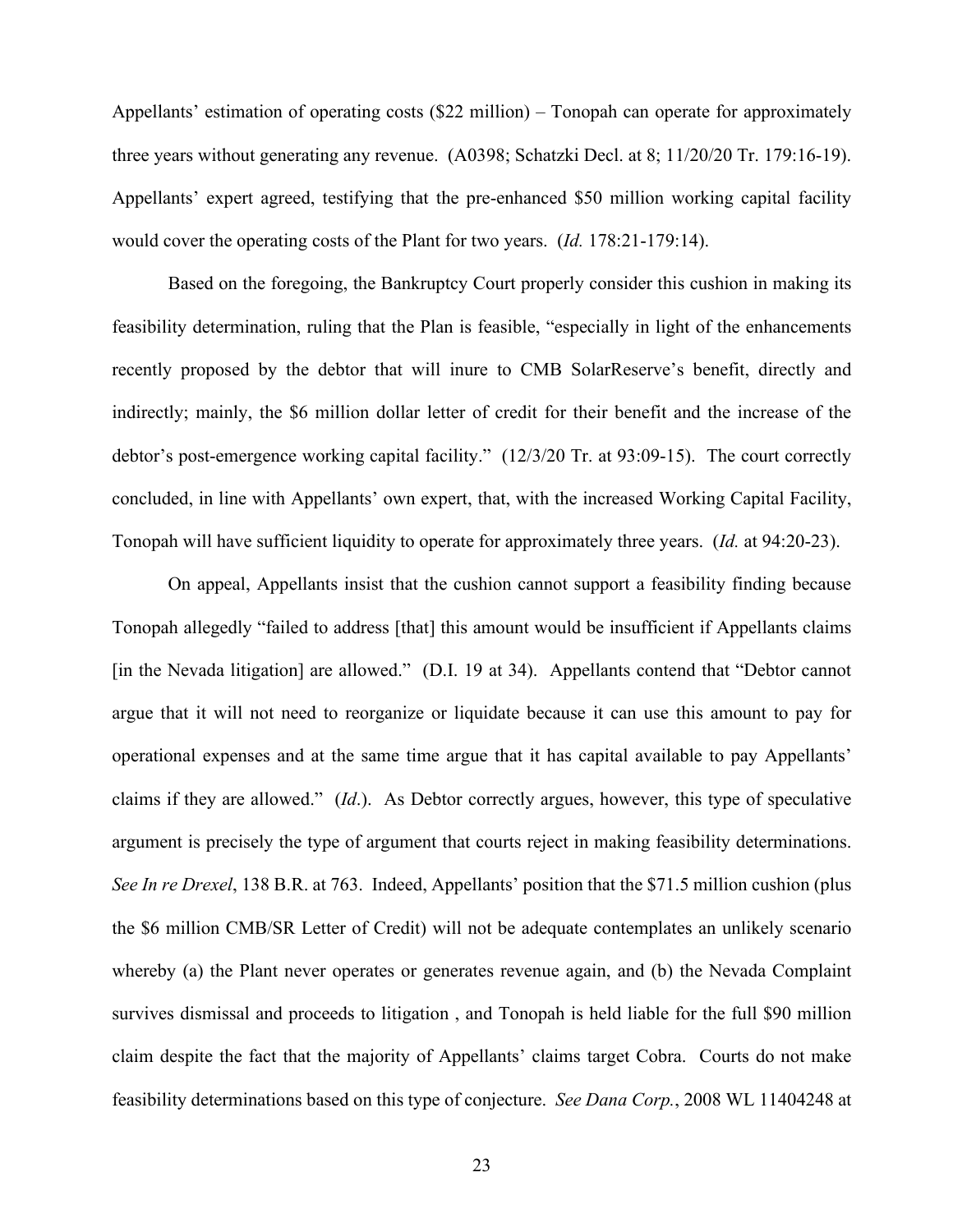\*5. By contrast, Tonopah's Working Capital Facility provides direct support for the court's finding that the Plan is feasible. *See Emerge*, 2019 WL 7634308 at \*15 (holding plan feasible as "reorganized debtors will have approximately \$50 million available under their exit facility to satisfy obligations as they come due.").

## **b. The Bankruptcy Court Properly Weighed the Likelihood that the Plant Would Become Operational and Profitable**

The Bankruptcy Court found that "[g]iven the totality of the circumstances," Tonopah's assumption that it would repair the Plant and achieve successful operations in the near term as projected was not "fanci[ful] or even unlikely." (*Id.* at 95:13-16). Debtor argues that ample evidence, including testimony from Appellants' own expert, supported Tonopah's assumptions, as reflected in the Financial Projections, that (i) the Plant's repairs will be successful; (ii) the Plant will generate enough energy to be profitable; and (iii) the Plant will sell energy at a profitable price point.

Regarding repairs, Appellants' expert Mr. Jaskulski testified that Tonopah's repairs to the Plant were likely to be successful. (*See id.* at 94:10-13; 11/20/20 Tr. at 132:17-20 (testifying that it was "more likely than not that the people working on the reconstruction efforts [of the Plant] get it right this time")). Mr. Jaskulski further testified that he was impressed by the quality of the designs for the hot salt tank, the quality of the management of the work of Tonopah, and the designs prepared by an engineering consultant for the Project. (*Id.* at 126:15-127:01). Mr. Jaskulski confirmed the "team involved in the reconstruction of the Tonopah Plant is giving it their best effort" and that there's a reasonable likelihood that the people involved in the redesign and reconstruction will learn from the past. (*Id.* at 127:02-05, 130:10-17).

Regarding energy generation, Tonopah's financial projections estimated that the Plant will generate 400 GWh in electricity beginning in 2021, increasing at one percent per year. (A0398). Appellants argue that no credible evidence establishes that the Plant can generate this level of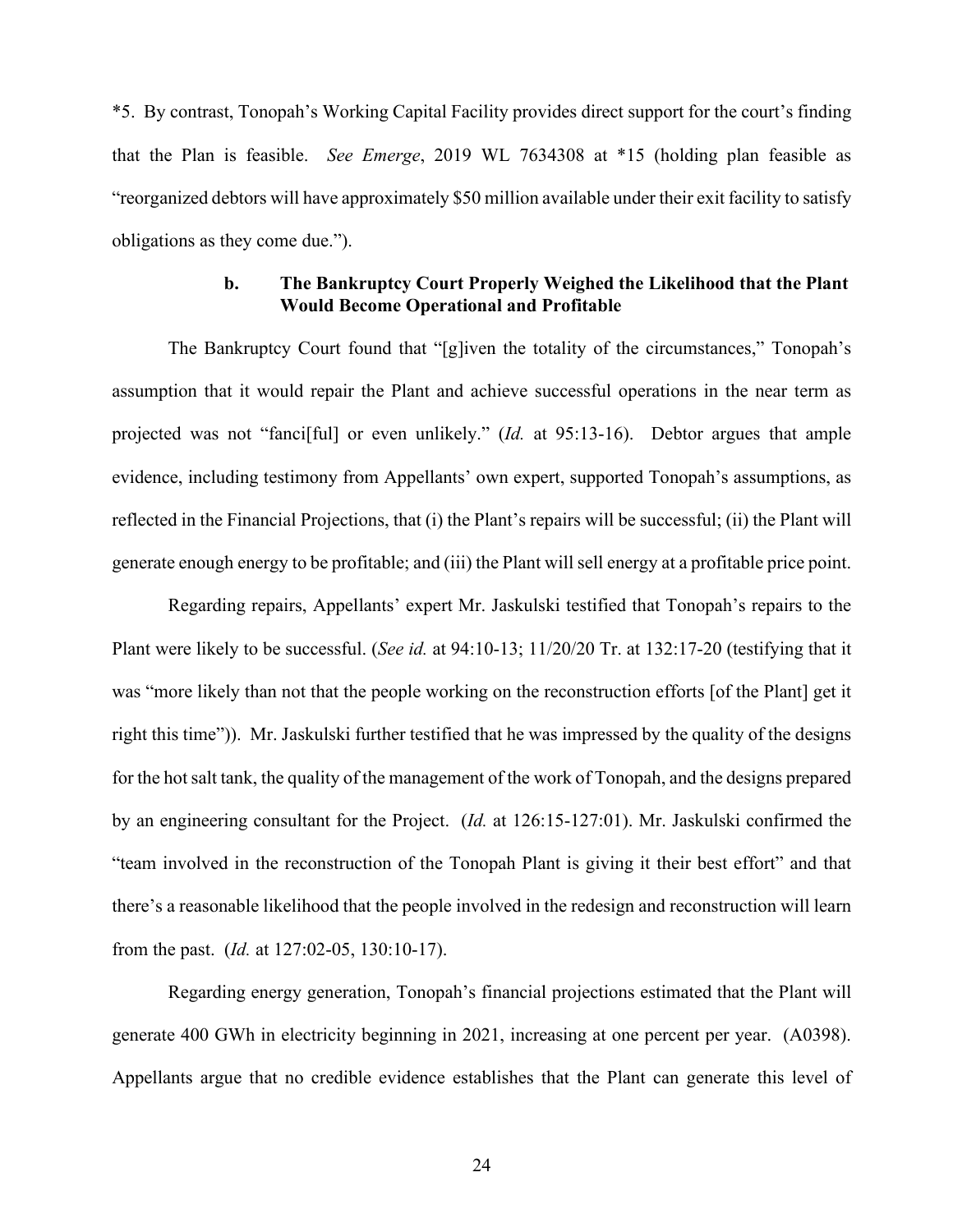electricity. But Appellants' own experts supported Tonopah's assumption that the Plant, once repaired, would be capable of generating enough energy to be profitable. Both of Appellants' experts agreed that the Plant has the ability to deliver over 500 GWh of electricity annually. (*See* Schatzki Decl. at 4; 11/20/20 Tr. at 125:03-06). Moreover, the evidence also showed that the Plant would not have to generate 400 GWh of electricity annually to be profitable. Under Appellants' expert's "most likely" scenario for power generation, the Plant will generate between 352.5 to 368 GWh annually, a difference from Tonopah's own projections of only 13–14% per year. (*See* Jaskulski Decl. at 27).

Regarding pricing, Tonopah submitted evidence supporting its assumption that it can sell electricity at a price point which would render the Plant profitable, with a plan to sell electricity at \$70 per MWh pursuant to a new PPA with NVE. The Debtor introduced this plan through Mr. Pugh's testimony and the Beaulne Report. (Pugh Decl. ¶ 39; 11/20/20 Tr. at 36:5-37; Beaulne Report at 42). Mr. Beaulne reviewed the Financial Projections, found them to be reasonable, and further determined that \$70 per MWh was not significantly different from the price Tonopah would receive if it did not have a PPA in place. (Beaulne Report at 3, 43). The Beaulne Report was admitted into evidence during the Confirmation Hearing without objection (11/20/20 Tr. at 8:15- 12), and independently supports Tonopah's projected sale price of \$70/MWh. At this price point, even assuming the Plant only generates the low end of Appellants' expert's prediction for the Plant's power output (352.5 GWh annually), the Plant will generate over \$2.7 million in excess cash a year.<sup>[4](#page-25-0)</sup> Even without a PPA in place, other evidence supports a determination that Tonopah has other monetization streams available once the Plant is operating, including (1) dispatching energy into the

<span id="page-25-0"></span><sup>&</sup>lt;sup>4</sup> 352.5 MWh x  $$70 = $24,675,000$ , minus \$21,700,000 (operating expenses), minus Dr. Schatzki's figure for variable costs  $(352.5 \text{ MWh x } $0.71/\text{MWh} = $250,275)$  = \$2,747,725 per year.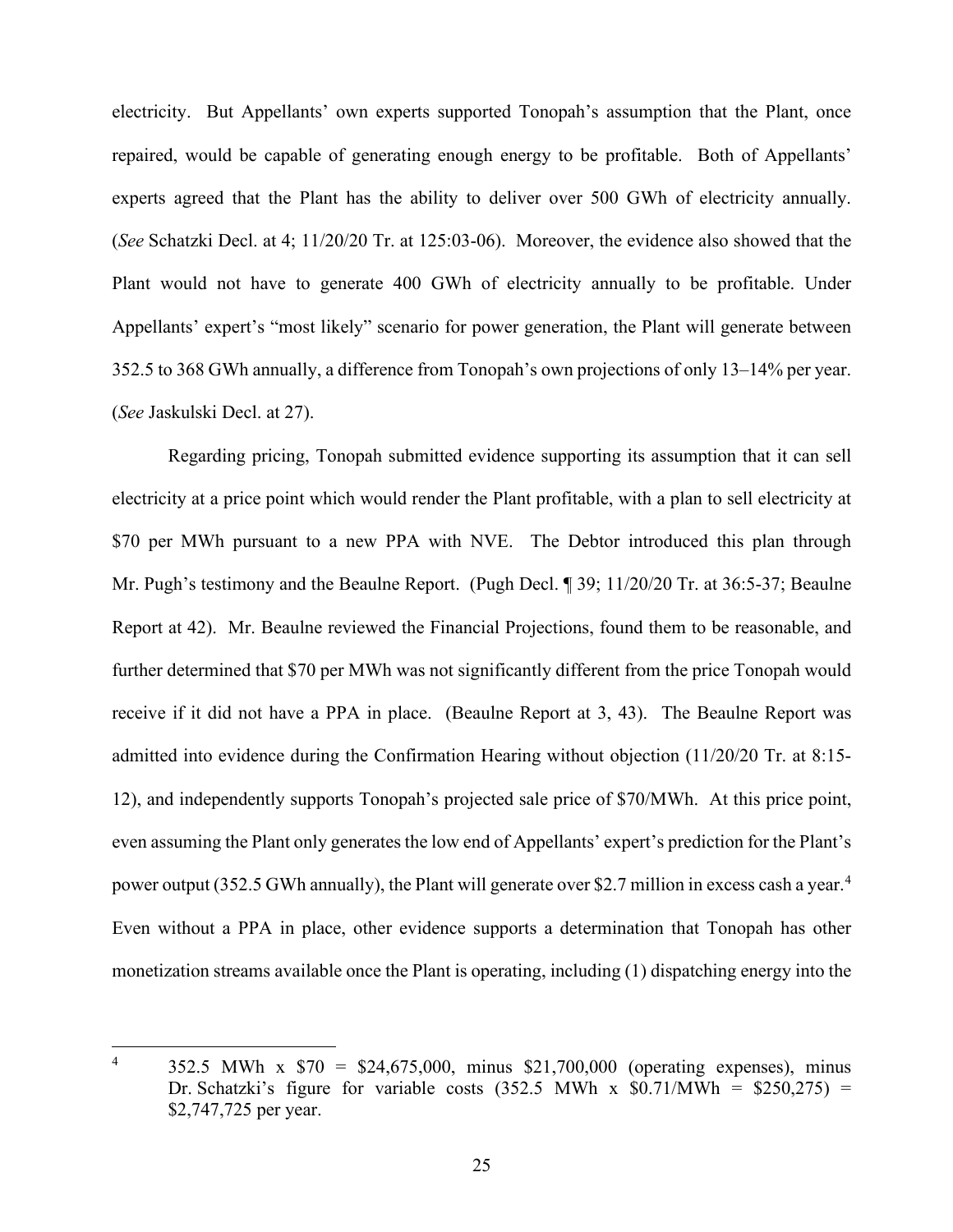wholesale market; (2) monetizing its capacity value; and (3) sale of renewable energy credits. (Pugh Decl. ¶ 39; Beaulne Report at 13; EnergyGPS Report at 1).

Appellants argue on appeal that there is "[n]o evidentiary support that Debtor can sell energy for \$70.00 per MWh." (D.I. 19 at 29). But even assuming Appellants are correct, the Bankruptcy Court did not rely on Tonopah's projection of obtaining \$70/MWh in making its feasibility determination. The Bankruptcy Court found that "CMB SolarReserve's own expert testified, and the evidence reflects . . . that the debtors could sell electricity for approximately \$48 dollars per megawatt [hour]." (12/3/20 Tr. at 94:10-14). Even assuming that Tonopah can sell energy for only \$48/MWh, the evidence supported a determination that it is reasonably likely that Tonopah will not face a future liquidation, especially given the Working Capital Facility.

# **c. The Bankruptcy Court Properly Weighed the Likelihood of Appellants Obtaining A \$90 Million Judgment In The Nevada Action**

The Bankruptcy Court determined that it is "unreasonable for feasibility purposes to assume that CMB [or] SolarReserve will ultimately have a \$90 million claim against the debtor's estate or anything close to that amount." (12/3/20 Tr. at 96:18-21). Although the Bankruptcy Court acknowledged that Tonopah would not have sufficient funds to pay a \$90 million judgment, it concluded that Tonopah's defenses were "substantial" and the claims were not worth \$90 million or "anything close to that amount." (12/3/20 Tr. at 15-21). The court noted that Appellants' proofs of claim are contingent, unliquidated, and disputed, and based on a lawsuit in its infancy that will not be adjudicated for some time. (*Id.* at 96:01-11). "Moreover, the various Cobra defendants are likely to bear [the] weight of the damages sought if the suit is successful given CMB's own complaint admissions and theories. And the claims alleged face intense opposition from the debtor, based on from what I can tell, substantial defenses." (*Id.* at 97:12-17).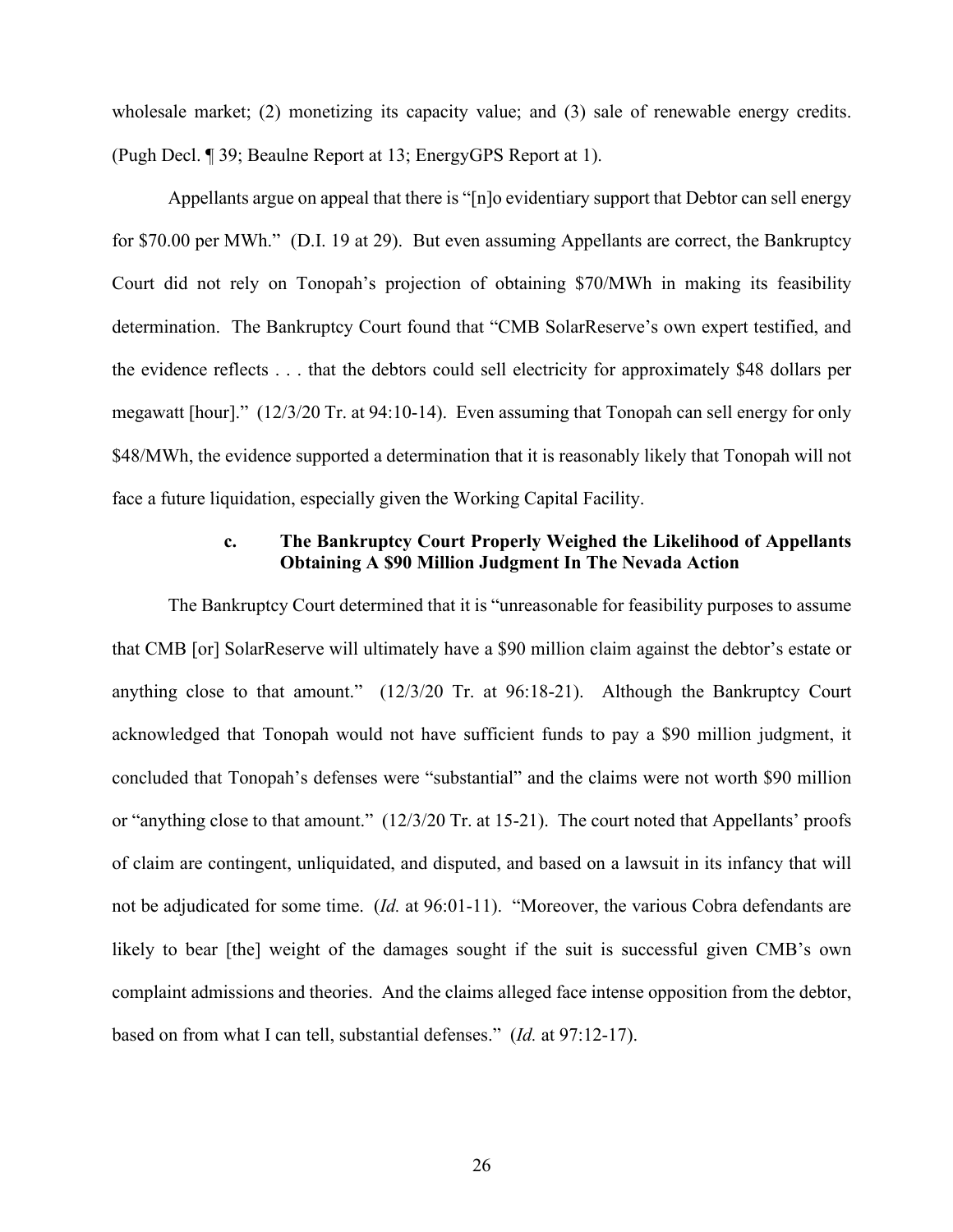In estimating the value of Appellants' litigation claim for the purpose of assessing plan feasibility, the Bankruptcy Court is permitted to "us[e] whatever method is best suited to the particular contingencies at issue." *Bittner,* 691 F.2d at 135. Indeed, the court may estimate the value through a simple review of the pleadings and oral argument. *See In re Windsor Plumbing Supply Co.*, 170 B.R. 503, 520 (Bankr. E.D.N.Y. 1994) (citations omitted). The Bankruptcy Court made its determination after receiving substantial motion to dismiss briefing from the parties concerning the claims alleged in the Nevada Complaint. The issue of the sufficiency of the Nevada Complaint was addressed in the Claim Objection and Confirmation Brief, and was also the subject of oral argument at the Confirmation Hearing. (12/3/20 Tr. at 37:04-46:24).

The record supports the Bankruptcy Court's conclusion. As of the date of the Confirmation Hearing, Tonopah had not even been served with the Nevada Complaint. (12/3/20 Tr. 45:06-11). The bulk of Appellants' claims do not relate to Tonopah, and those that do are derivative of more substantial claims against other defendants. (*See* A0446 (CMB proof of claim alleging that the Project was "plagued by repeated failures by [CPI]" and that "[t]he Project's failure is due almost entirely to [CPI]")). Appellants' \$90 million contingent claim against Tonopah would need to not only survive a motion to dismiss, discovery, and a trial, but would need to be substantially apportioned to Tonopah, alleged as a mere aider and abettor – even though the complaint also alleges that "[t]he Project's failure is due almost entirely to [CPI]." (*Id*.). And in recognition of a more realistic assessment of the fair value of Appellants' litigation claims, following the mediation before Judge Shannon, Cobra agreed to post the \$6 million CMB/SR Letter of Credit and increased the Working Capital Facility, as a backstop against a future judgment and damages award against Tonopah in the Nevada Action. The Court finds no clear error in the Bankruptcy Court's valuation of the litigation claims as substantially less than \$90 million and its determination that the Plan's cushion, as supplemented by the backstop, presented a workable provision for payment of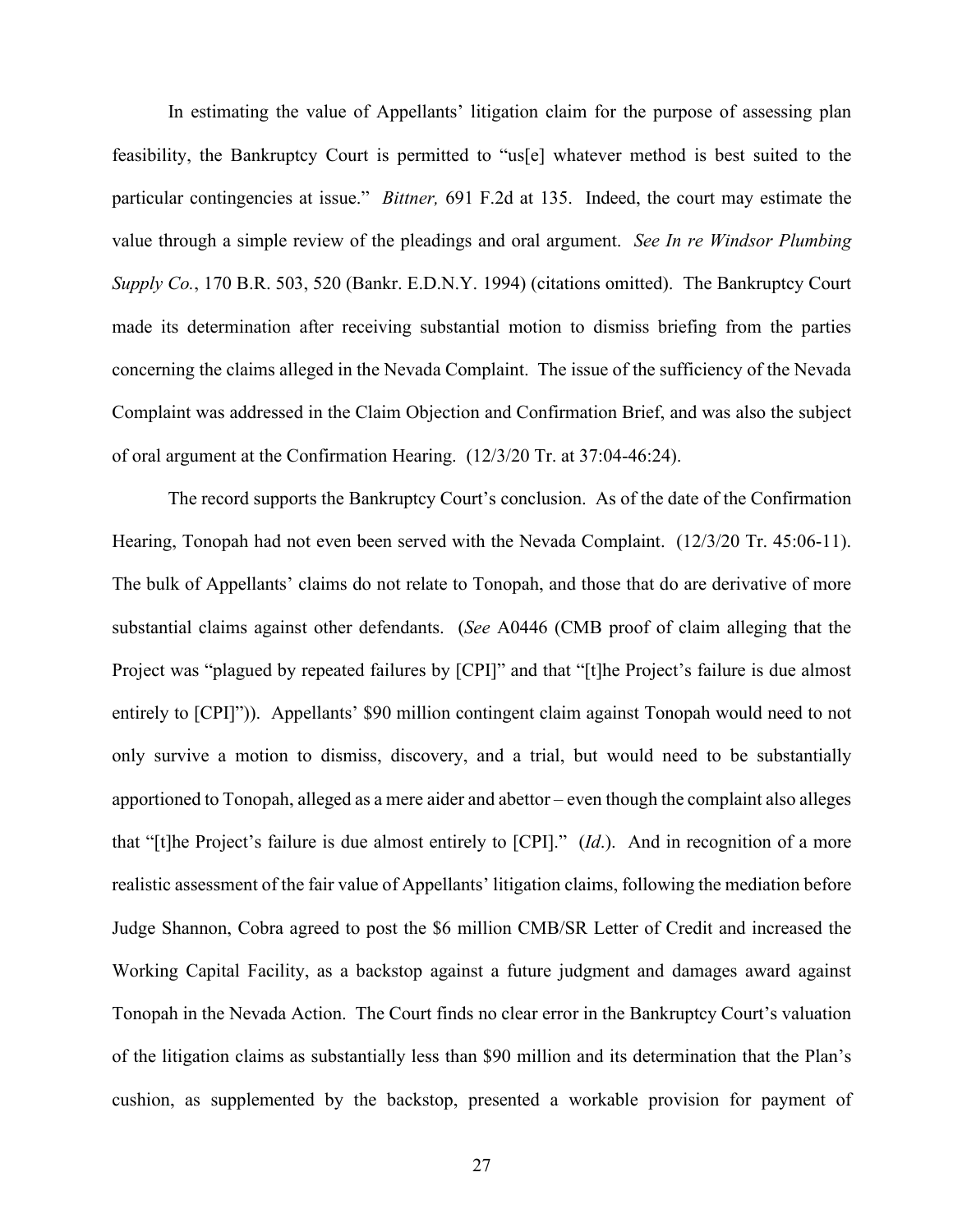Appellants' contingent litigation claims. Appellants' apparent insistence that the Plan set aside \$90 million for their claims is based upon speculation that Debtor will be found liable for the full \$90 million and unable to pay the full amount. Appellants' mere speculation of such an outcome is not enough to defeat confirmation on feasibility grounds because the mere "possibility of failure is not fatal to confirmation." *In re W.R. Grace & Co.*, 475 B.R. 34, 120 (D. Del. 2012) (internal quotes omitted).

#### **2. No Abuse of Discretion in Evidentiary Rulings**

#### **a. Mr. Pugh's Testimony Was Not Hearsay**

A statement is hearsay if "(1) the declarant does not make [it] while testifying at the current trial or hearing; and (2) a party offers [it] in evidence to prove the truth of the matter asserted in the statement." Fed. R. Evid. 801(c). If a statement is offered in court for a purpose other than proving the truth of the matter asserted, then it is not hearsay. *Anderson v. U.S.*, 417 U.S. 211, 219 (1974) ("Out-of-court statements constitute hearsay only when offered in evidence to prove the truth of the matter asserted."). For example, if an out-of-court statement is offered to "provide context" for what a person knew, the statement is not hearsay. *U.S. v. Rowland*, 826 F.3d 100, 115 (2d Cir. 2016).

Mr. Pugh served as the Treasurer of Tonopah since December 4, 2017. (Pugh Decl. ¶ 1). In that capacity, he became familiar with all aspects of Tonopah's operations, business affairs, and financial condition. (*Id.* ¶¶ 1-6). Mr. Pugh was responsible for supervising Tonopah's remediation and repair of the hot salt tank and returning the Plant to full operability. In that role, Mr. Pugh supervised the team responsible for repairing the hot salt tank, spoke daily with the two FTI employees managing the hot salt tank repair process on the ground, and attended status calls every other week. (11/20/20 Tr. 22:22-24:10). In connection with the chapter 11 case, Mr. Pugh also prepared Tonopah's Financial Projections. (*See* A0398; Pugh Declaration ¶ 37; 11/20/20 Tr. 30:8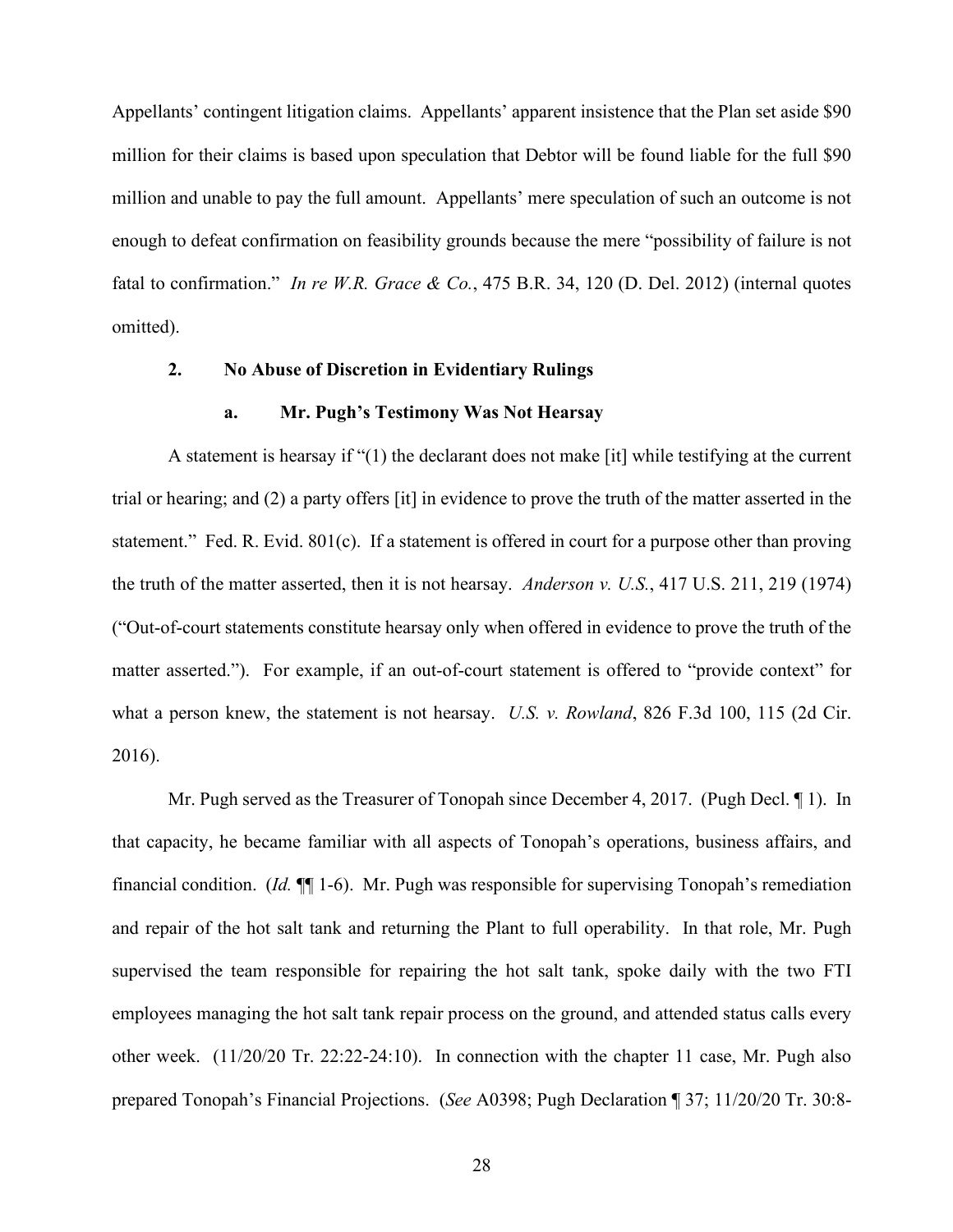31:9). In preparing the Financial Projections, which Tonopah submitted to the Bankruptcy Court, in part, to demonstrate that the Plan meets the feasibility requirement, Mr. Pugh analyzed Tonopah's operating expenses and projected costs. (Pugh Decl. ¶ 37). Mr. Pugh based his analyses on a set of assumptions rooted in his and management's experiences and historical trends and data, and "incorporated material considerations pertaining to the current industry environment, historical operating and production performance, [management's] knowledge and relationship with vendors and prospective customers, and [Tonopah's] operating costs." (*Id.* ¶ 37). Appellants did not object to admitting the Financial Projections into evidence.

At the Confirmation Hearing, Mr. Pugh testified about his preparation of the Financial Projections, including the underlying assumptions and material considerations incorporated therein. (11/20/20 Tr. at 31:10-33:4, 35:23-37:1, 39:1-22, 40:3-41:3, 41:18-42:4, 43:13-46:8, 48:8-50:7). Among other things, Mr. Pugh testified concerning his assumptions regarding the date that repairs to the Plant were expected to be completed and Tonopah's ability to enter into a new PPA with favorable pricing. (*Id.* at 36:5-37:1 (testifying concerning the Financial Projections' assumption of a PPA price of \$70.00 MWh); *id*. at 40:17-41:3 (testifying concerning the Financial Projections' assumption concerning "when the plant could be recommissioned")).

Appellants objected to aspects of Mr. Pugh's testimony as hearsay throughout the Confirmation Hearing. Debtor repeatedly explained that Mr. Pugh's testimony was not being offered to prove the truth of the matters asserted therein, but to explain and provide context for assumptions underlying the Financial Projections. (*See id.* at 14:23-15:13 (explaining testimony concerning NVE's statements in PPA negotiations were "being offered to explain the assumptions that Mr. Pugh made in preparing his financial projections" and "not being offered for the truth of the matter asserted"); *id*. at 34:19-25 (explaining testimony concerning Plant's ability to generate 400 GWh and other operating history were "being offered to explain the basis for the assumptions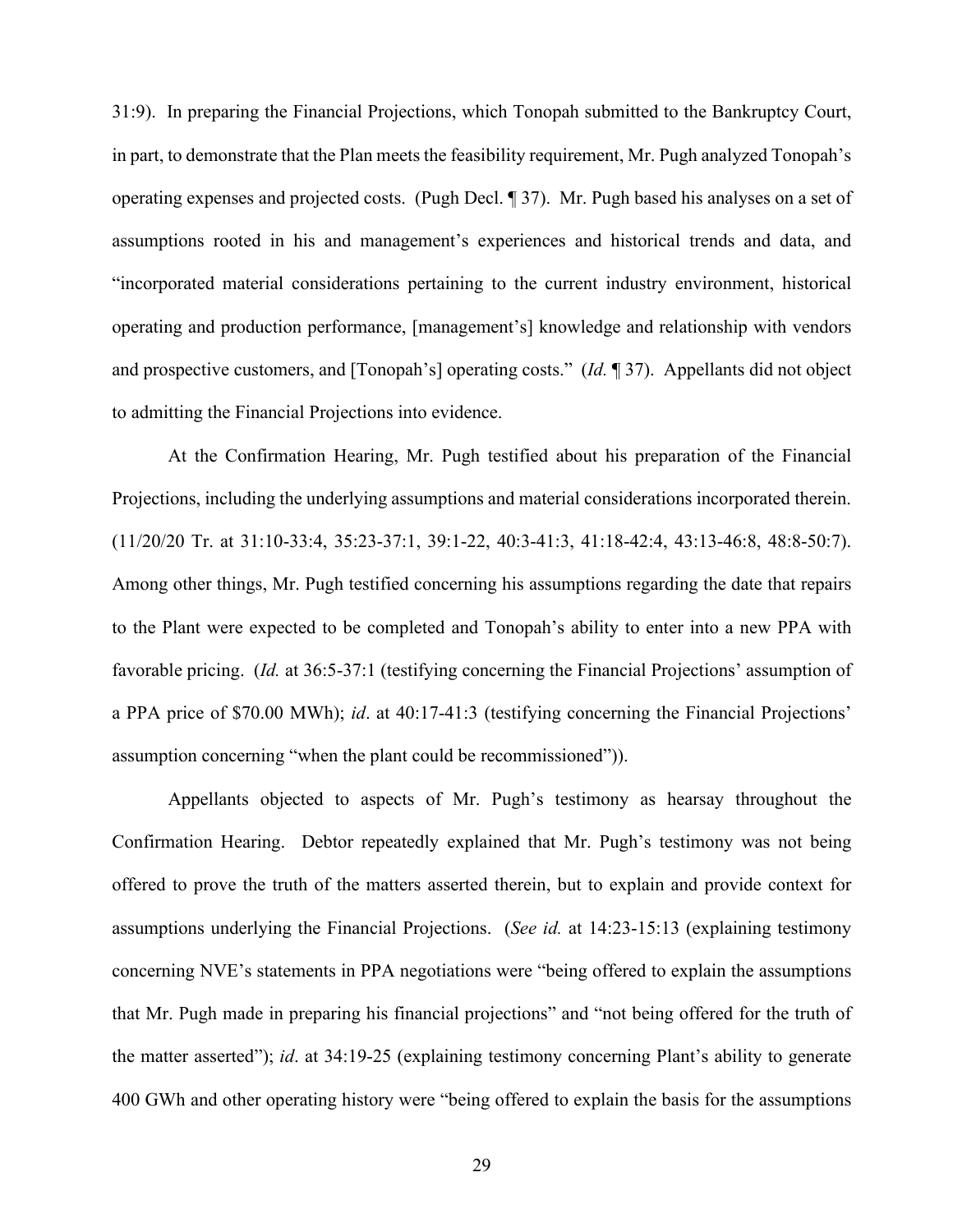that Mr. Pugh made in preparing the financial projections" but not "for the truth of the matter asserted"); *id*. at 37:14-23 (explaining Mr. Pugh testified concerning PPA negotiations with NVE for a \$70 per MWh pricing were being referenced "to explain the basis for the assumptions in his projections" rather than "for the truth of the matter asserted")). The Bankruptcy Court permitted Mr. Pugh to testify for these non-hearsay purposes, agreeing that Tonopah could "put Mr. Pugh on the stand to explain what the numbers [in the Financial Projections] are and how he came up with the numbers and why I should find that those numbers are reliable." (*Id.* at 35:23-36:2).

On appeal, Appellants challenge three categories of Mr. Pugh's testimony as hearsay: the Plant's operations, the PPA negotiations with NVA, and the timeline for Plant repairs. With respect to the first two categories, the Court overruled Appellants' objections and determined that they went to the weight of the evidence, rather than its admissibility, and could therefore be explored on crossexamination – and they were explored extensively during the Confirmation Hearing. (*See id.* at 34:4-6 (advising counsel for Appellants to probe the reliability of Mr. Pugh's testimony concerning the Plant's operations "on cross"); *id*. at 38:1-17 (advising counsel for Appellants to explore testimony concerning NVE PPA negotiations "on cross-examination"); *id*. at 38:14-17). With respect to the third category – testimony concerning the expected completion of Plant repairs in February 2021 – the Bankruptcy Court permitted Tonopah to offer a business record concerning the planned repair and remediation of the hot salt tank. (*See* A0552). Mr. Pugh testified about the Repair Schedule for the purposes of explaining why he assumed that completion date in preparing the Financial Projections, not to prove that the repairs would be completed on time. (11/20/20 Tr. at 40:17-25 ("[The Repair Schedule] was used when the projections were put together to develop a basis for when the plant could be recommissioned.")).

Appellants further argue on appeal that Cobra's Repair Schedule was improperly admitted as a business record because "it was not [Tonopah's] business record." (D.I. 19 at 19). Business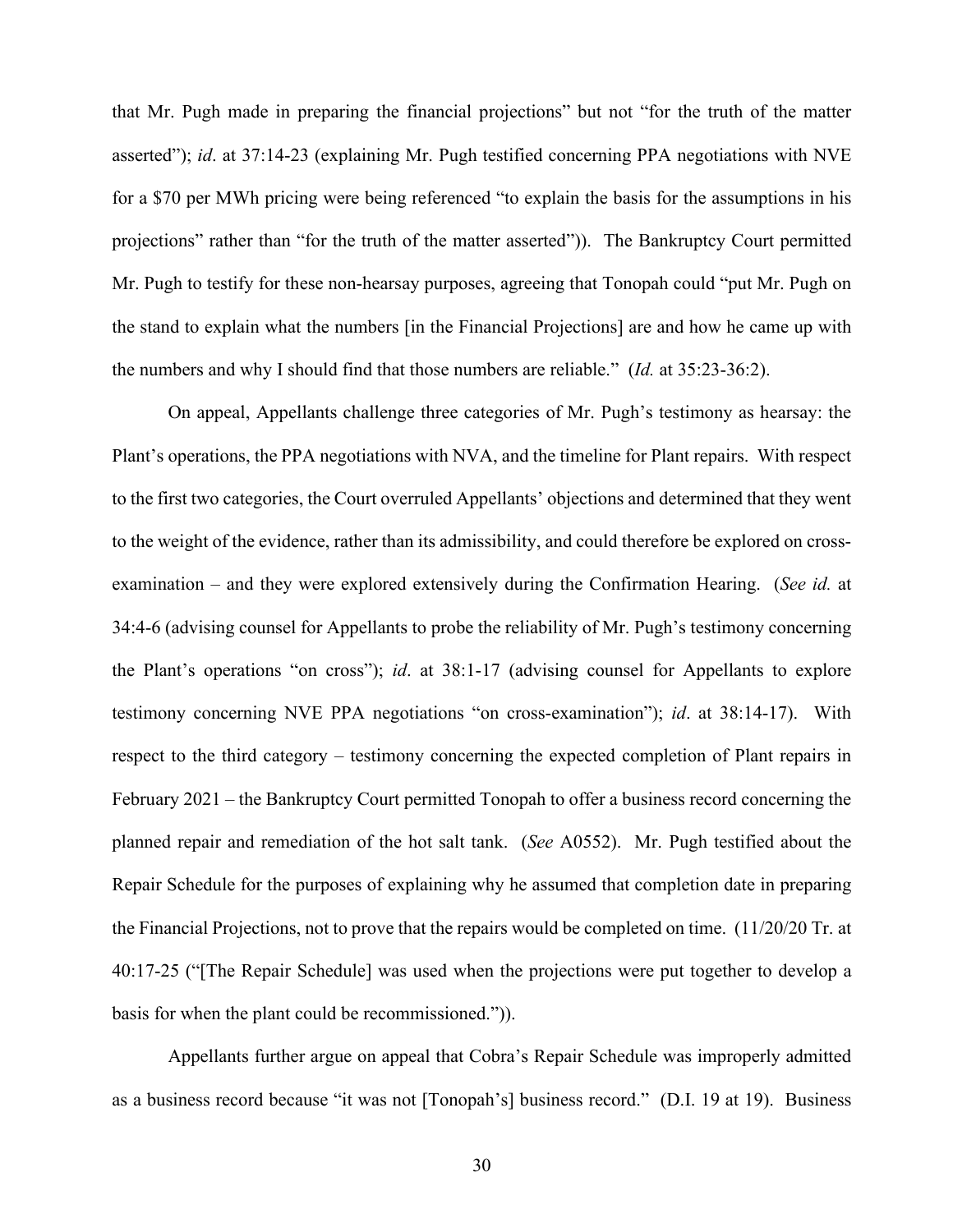records of an activity a business regularly conducts can be an exception to the rule against hearsay. Fed. R. Evid. 803(6). A custodian or qualified witness must testify and lay a foundation about the records. *U.S. v. Console*, 13 F.3d 641, 656-57 (3d Cir. 1993). Appellants argue that the Third Circuit has held that a qualified witness "need not be an employee of the [record-keeping] entity so long as he understands the system." *Id*. at 657. "The witness need only have familiarity with the record-keeping system and the ability to attest to the foundational requirements of Rule 803(6)." *Id*. The foundational requirements are that: (1) the declarant in the records had knowledge to make accurate statements; (2) the declarant recorded statements contemporaneously with the actions which were the subject of the reports; (3) the declarant made the record in the regular course of the business activity; and (4) that such records were regularly kept by the business. *Id.* Appellants assert that Mr. Pugh could not establish this foundation, as he is not familiar with Cobra's recordkeeping system, and Debtor did not provide another qualified witness to lay the or offer other "indicia of trustworthiness" as described by the Third Circuit. *See id.* at 658.

Conversely, Debtor argues that courts permit litigants to introduce a third-party company's business records as their own under the business records exception where such records are sufficiently reliable, incorporated into the business's own records, and otherwise meet the requirements of Rule 803(6). *See Silver- Krieger, Ltd. v. Nicon Warehouse*, 1986 WL 4311, at \*5 (D.N.J. Apr. 2, 1986) (admitting documents as business records where available witnesses could not "attest to the method of recordation utilized" by the producer of the records but had "integrated [the documents] into their internal records and . . . relied upon them in their day-to-day operations"); *see also Brawner v. Allstate Indemn. Co.*, 591 F.3d 984, 987 (8th Cir. 2010) ("[T]he district court did not abuse its discretion by concluding that Allstate was not required to produce an individual from the entity that prepared the record to establish a foundation"). Here, Mr. Pugh, who was a corporate officer of Tonopah and intimately familiar with its recordkeeping practices, testified that he received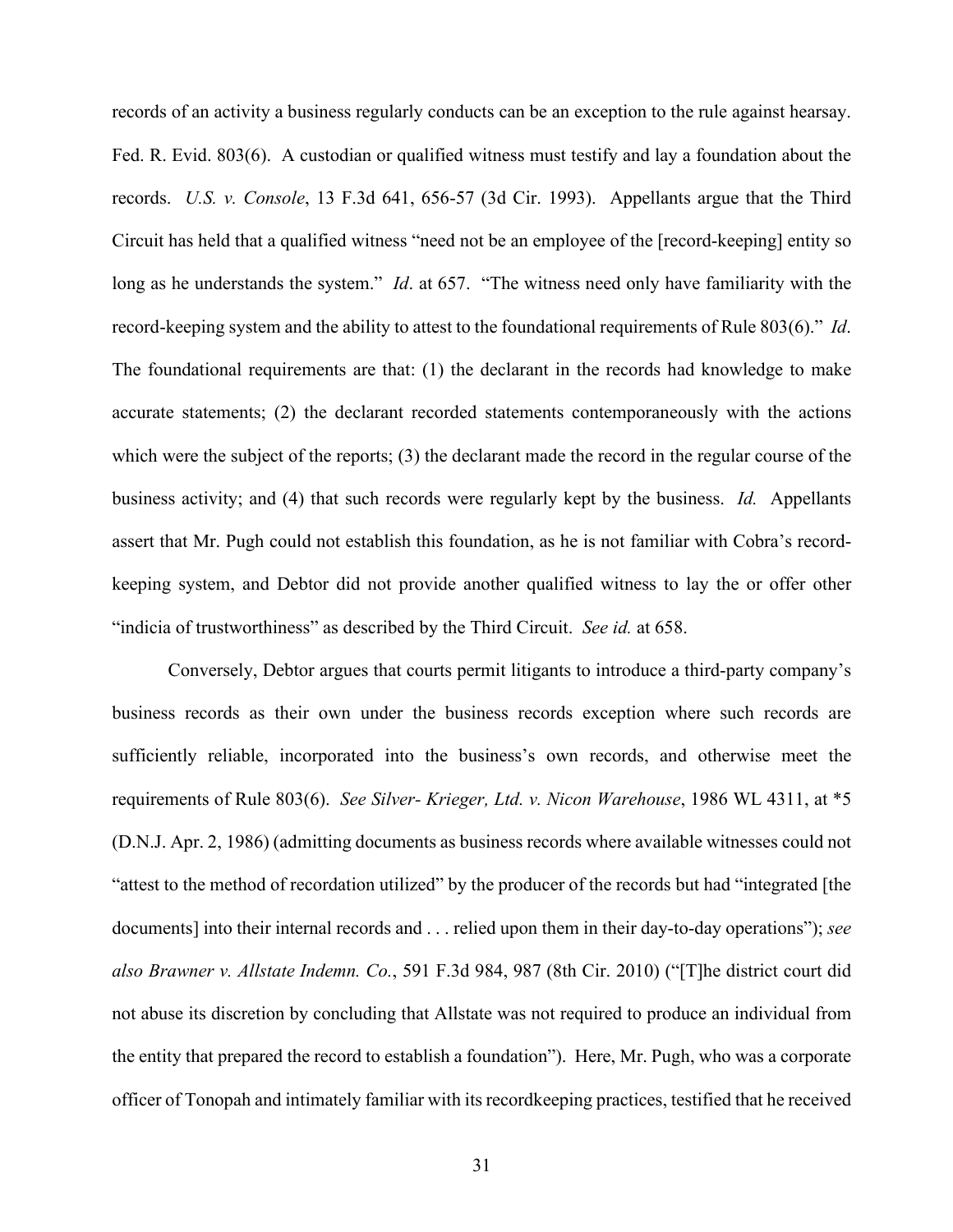the Repair Schedule in the ordinary course of business, that versions of the Repair Schedule were regularly sent to members of the Tonopah team to provide updates concerning the hot salt tank repairs, and that he relied on the Repair Schedule as part of Tonopah's records. (*See* 11/20/20 Tr. at 39:23-43:1). Although other indicia of trustworthiness are clearly present here, Appellants' argument is well taken. Even if admission of the Repair Schedule was error, however, the admission was harmless error for the reasons set forth below.

#### **b. Mr. Pugh Offered Admissible Lay Opinion Testimony**

During the Confirmation Hearing, Mr. Pugh's testimony concerning the status of the Plant's repairs, completion timeline, ability to operate at full capacity, and PPA negotiations with NVE was also admitted as lay opinion testimony. A non-expert may offer lay opinion testimony whenever such testimony is "(a) rationally based on the witness's perception; (b) helpful to clearly understanding the witness's testimony or to determining a fact in issue; and (c) not based on scientific, technical, or other specialized knowledge within the scope of Rule 702." Fed. R. Evid. 701. "The modern trend favors the admission of opinion testimony, provided that it is well founded on personal knowledge and susceptible to specific cross-examination." *Teen-Ed, Inc. v. Kimball Int'l, Inc.*, 620 F.2d 399, 403 (3d Cir. 1980).

In the Third Circuit, it is well established that a person who is intimately familiar with the day-to-day business affairs of a company may offer a lay opinion concerning those affairs. *See Lightning Lube, Inc. v. Witco Corp.*, 4 F.3d 1153, 1175 (3d Cir. 1993) (finding "knowledge and participation in the day-to-day affairs" of a business supports admission of lay opinion testimony). Such opinions may rely on information and documents prepared by others without falling outside the permissible scope of a lay opinion. *Id.* Moreover, a "witness testifying about business operations may testify about 'inferences that he could draw from his perception' of a business's records, or 'facts or data perceived' by him in his corporate capacity." *United States v. Polishan*,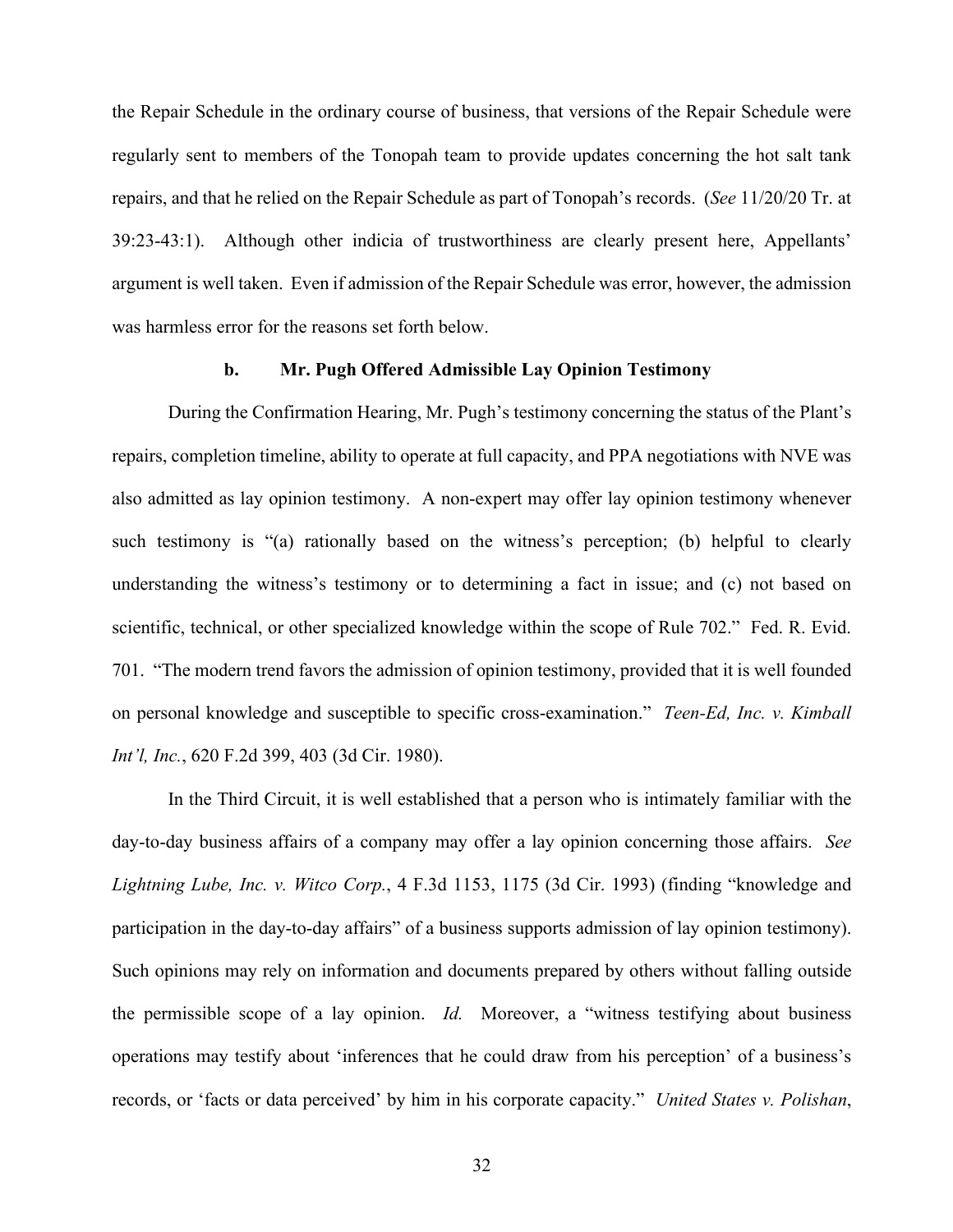336 F.3d 234, 242 (3d Cir. 2003); *see also Regscan, Inc. v. Brewer*, 2007 WL 879420, at \*6 (E.D. Pa. Mar. 16, 2007) (finding senior employee "with knowledge of the day-to-day operations of the business, was entitled to rely on the work of the individuals who searched . . . databases as well as his own experience" to provide admissible lay opinion).

As Tonopah's long-time Treasurer who was intimately familiar with all aspects of Tonopah's operations, business affairs, and financial condition, Mr. Pugh's testimony concerning the core assumptions underlying the Financial Projections qualifies as an admissible lay opinion under Rule 701. Even if Mr. Pugh's testimony concerned a "specialized" field and "involved predictions about future business performance," he had more than adequate personal knowledge to offer opinions about Tonopah's future financial condition and business plans "in light of his indepth experience with the business's contracts, operating costs, and competition." *Donlin v. Philips Lighting N. Am. Corp.*, 581 F.3d 73, 81 (3d Cir. 2009).

Appellants argue Mr. Pugh's testimony should have been excluded because he was not qualified as an expert witness but nevertheless testified about technical topics concerning the Plant's operations and ability to generate 400 GWh, the repair and remediation of the hot salt tank, and market rates for electricity. (D.I. 19 at 12). As Debtor correctly argues, Mr. Pugh need not be an expert witness to testify about the Plant's operations, particularly given his senior role with Tonopah and extensive knowledge of Tonopah's business operations. In *Joy Mfg. Co. v. Sola Basic Indus., Inc.*, for example, the Third Circuit considered whether a manufacturing plant operator could offer a lay opinion on damages that required knowledge concerning a wide range of topics, including furnace operations, contract negotiations, and pricing. 697 F.2d 104 (3d Cir. 1982). The Third Circuit held he had sufficient personal knowledge of the plant's operations to offer such an opinion. *Id*. at 112. To the extent the plant manager was unable to testify about specifics, the court observed that such issues were a proper subject of cross-examination. *Id.* & n.25. Mr. Pugh has a similar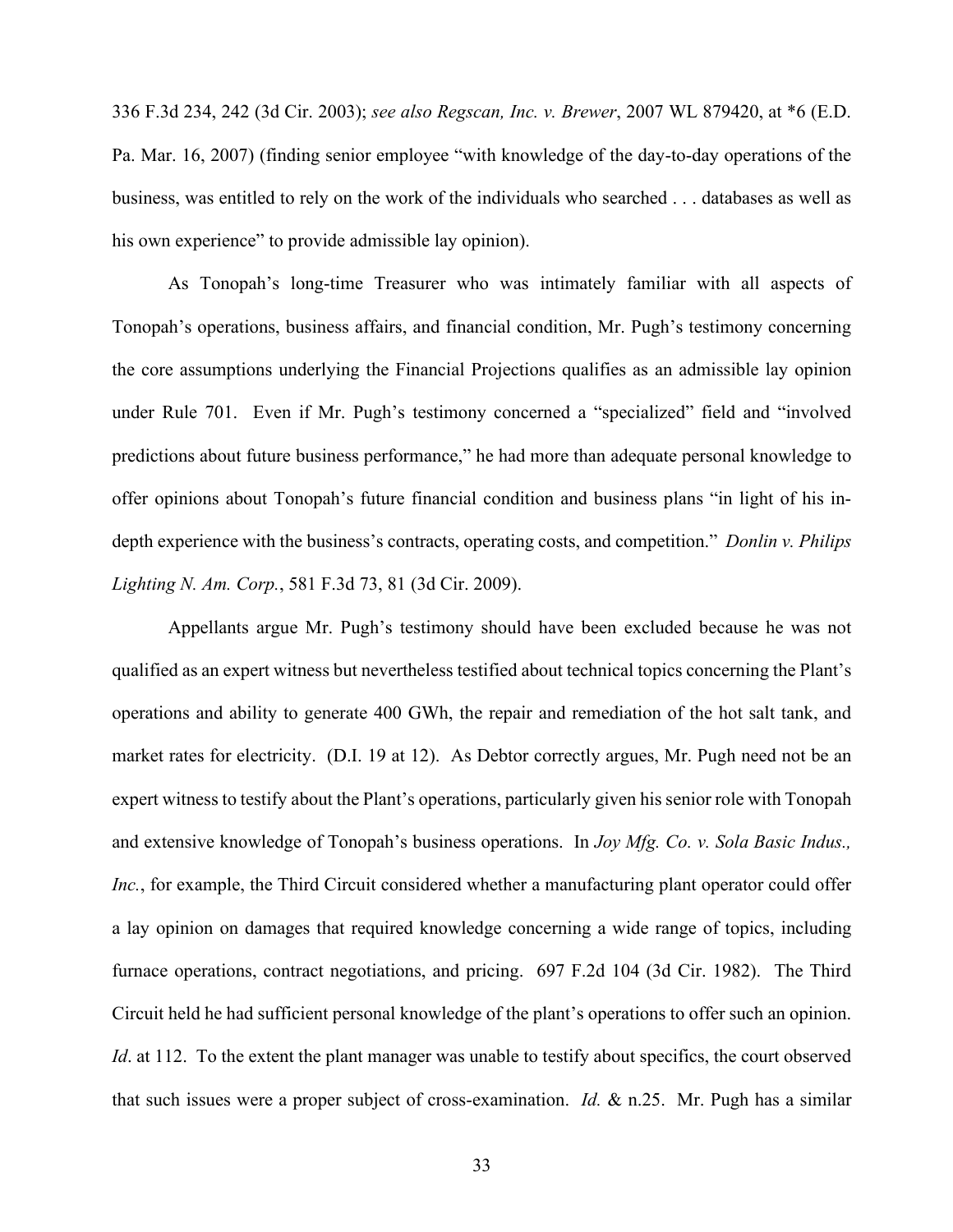degree of personal knowledge concerning the Plant. As such, the Bankruptcy Court did not abuse its discretion by allowing his testimony concerning operational matters, such as his assumptions concerning the hot salt tank completion date, the Plant's operability by February 2021, and the Plant's ability to generate 400 GWh.

With respect to Appellants' argument that Mr. Pugh's testimony concerning the PPA negotiations with NVE was hearsay, the Third Circuit permits a corporate employee who is knowledgeable of the company's business affairs to offer lay opinions concerning "facts or data perceived by him in his corporate capacity." *Teen-Ed*, 620 F.2d at 403. Courts within the Third Circuit have permitted non-expert witnesses to offer lay opinion testimony concerning agreements negotiated between third parties on the basis of facts learned through separate conversations with those third parties. *See Starland v. Fusari,* 2015 WL 5771617, at \*11 (D.N.J. Sept. 3, 2015) (permitting music artist to offer lay opinion on agent's and producer's agreement to share 50/50 in profits arising from music artist's success). Mr. Pugh's testimony concerning his assumption that Tonopah would be able to sell electricity at \$70.00 per MWh was an admissible lay opinion.

#### **c. Admitting Mr. Pugh's Testimony Was, At Worst, Harmless Error**

Even if the court abused its discretion by permitting Mr. Pugh to testify concerning the Plant's operations, the Repair Schedule, and PPA negotiations with NVE, or by admitting the Repair Schedule, those evidentiary rulings will not be reversed because they were harmless error. *See* Fed. R. Civ. P. 61 ("Unless justice requires otherwise, no error in admitting or excluding evidence – or any other error by the court or a party – is ground for granting a new trial, for setting aside a verdict, or for vacating, modifying, or otherwise disturbing a judgment or order. At every stage of the proceeding, the court must disregard all errors and defects that do not affect any party's substantial rights."). This rule applies equally in bankruptcy cases. *See* Fed. R. Bankr. P. 9005; *Trans World*, 1996 WL 756962, at \*6 (allowance of certain witness testimony and exhibits not prejudicial).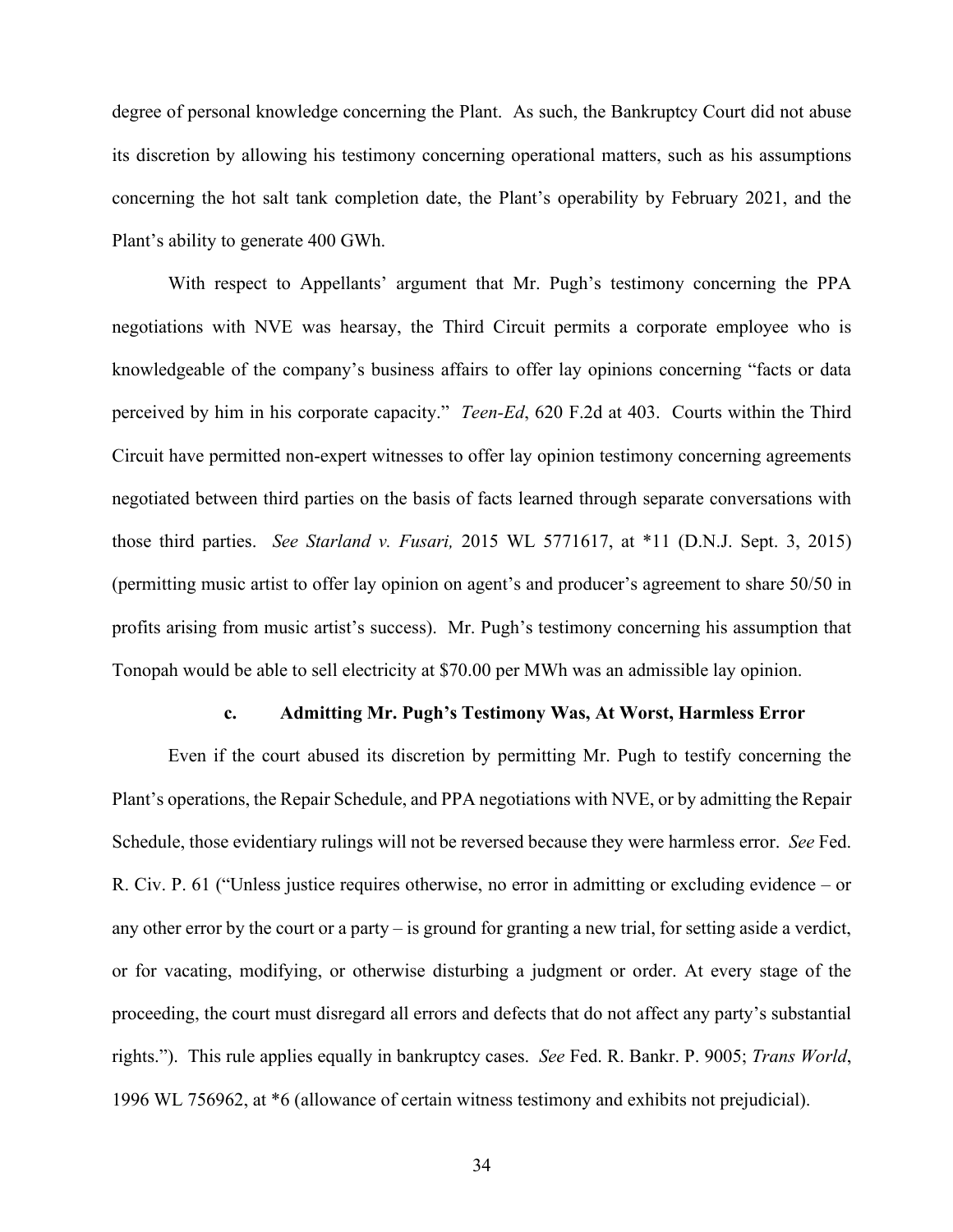In finding that the Plan is feasible under the Bankruptcy Code, the Bankruptcy Court acknowledged that the "many assumptions built in the debtor's projections," including assumptions concerning "the timing to successfully completing the repairs, the quantity of production, and the anticipated selling price of the electricity," "might not ultimately prove correct." (12/3/20 Tr. 94:15- 19). The Bankruptcy Court nevertheless found that the Plan was feasible because, among other things, the Working Capital Facility would enable Tonopah to operate for at least three years even "if operations never resume and no revenue is generated," DOE and Cobra were supporting Tonopah's post-emergence business, and "various Cobra defendants" would likely bear the "weight of the damages sought" if the Nevada Action were to be successful. (*Id.* at 94:20-98:20).

As to Appellants, the question for determining feasibility was "whether sufficient funds are available or will be available to CMB [and] SolarReserve if it should prevail against the debtor in its Nevada State Court lawsuit." (*Id.* at 95:16-20). Because the answer to that question would be "yes," even if all of Mr. Pugh's testimony concerning Plant operations, the Repair Schedule, and PPA negotiations had been excluded, any error in admitting such testimony was harmless. *See Phoenix v. Coatesville Area Sch. Dist.*, 683 F. App'x 117, 121 (3d Cir. 2017) ("permitting hearsay and speculative testimony" from appellee's sole witness was harmless error where appellee introduced "substantial amount of other evidence" to support outcome); *Langbord v. U.S. Dep't of Treasury*, 832 F.3d 170, 196 (3d Cir. 2016) (evidentiary error is harmless when litigant could "prove the elements of its case without reliance on the tainted evidence").

In sum, the Court finds no clear error in the determination that Tonopah, through the testimony of Tonopah's own witness, the Beaulne Report, cross-examination of Appellants' witnesses, the Working Capital Facility, the CMB/SR Letter of Credit, the Bankruptcy Court's assessment of Appellants' claims in the Nevada Complaint, and other business records, met the "low threshold" necessary to support a feasibility finding. *See Emerge*, 2019 WL 7634308, at \*15.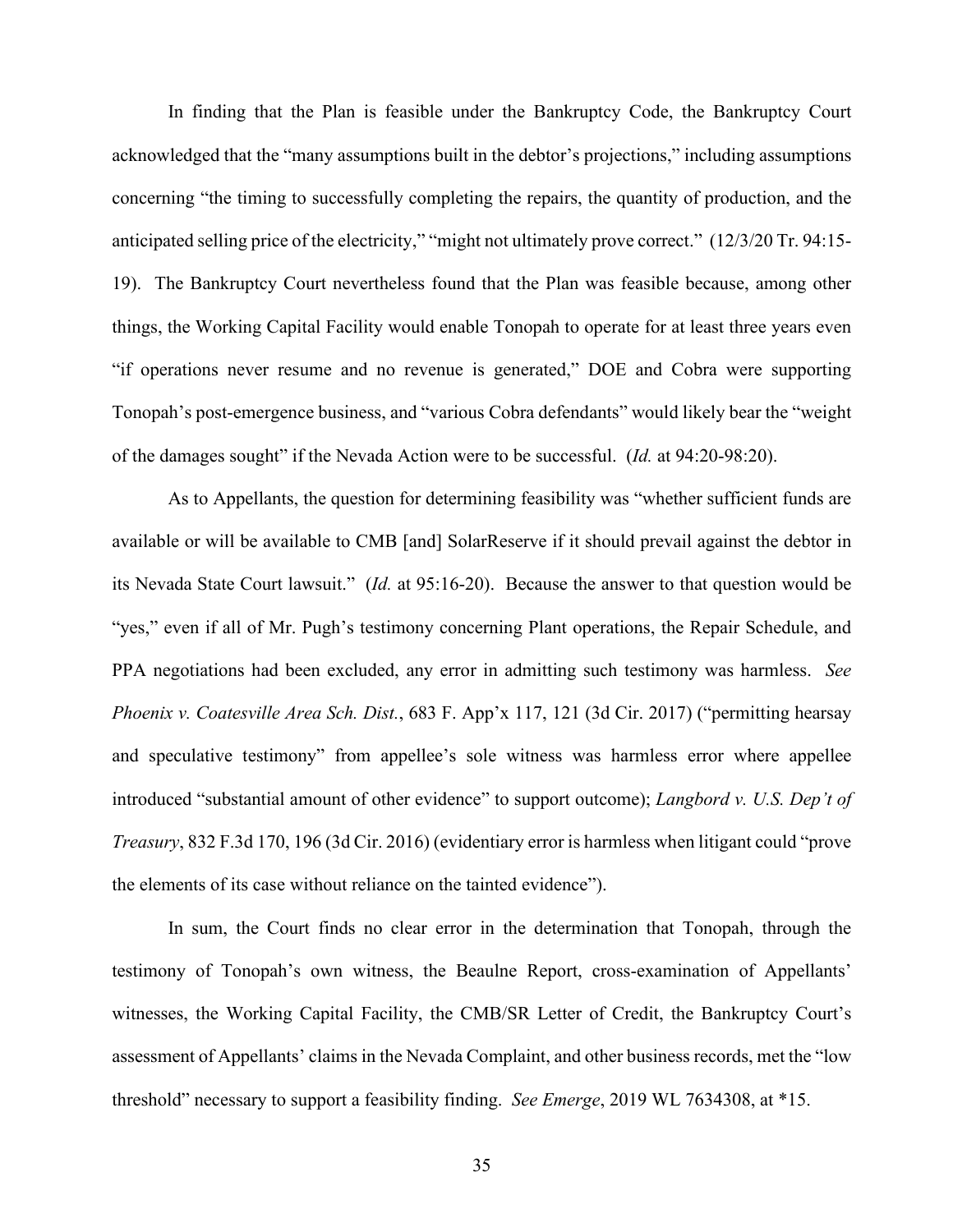# **VI. MOTION TO DISMISS APPEAL AS EQUITABLY MOOT**

In light of the Court's determination to affirm the Confirmation Order, the Court need not address Debtor's Motion to Dismiss. The Motion to Dismiss is therefore denied as moot.

# **VII. CONCLUSION**

For the reasons set forth herein, the Motion to Strike is Granted, the Confirmation Order is affirmed, and the Motion to Dismiss is denied as moot. An appropriate order will be entered.